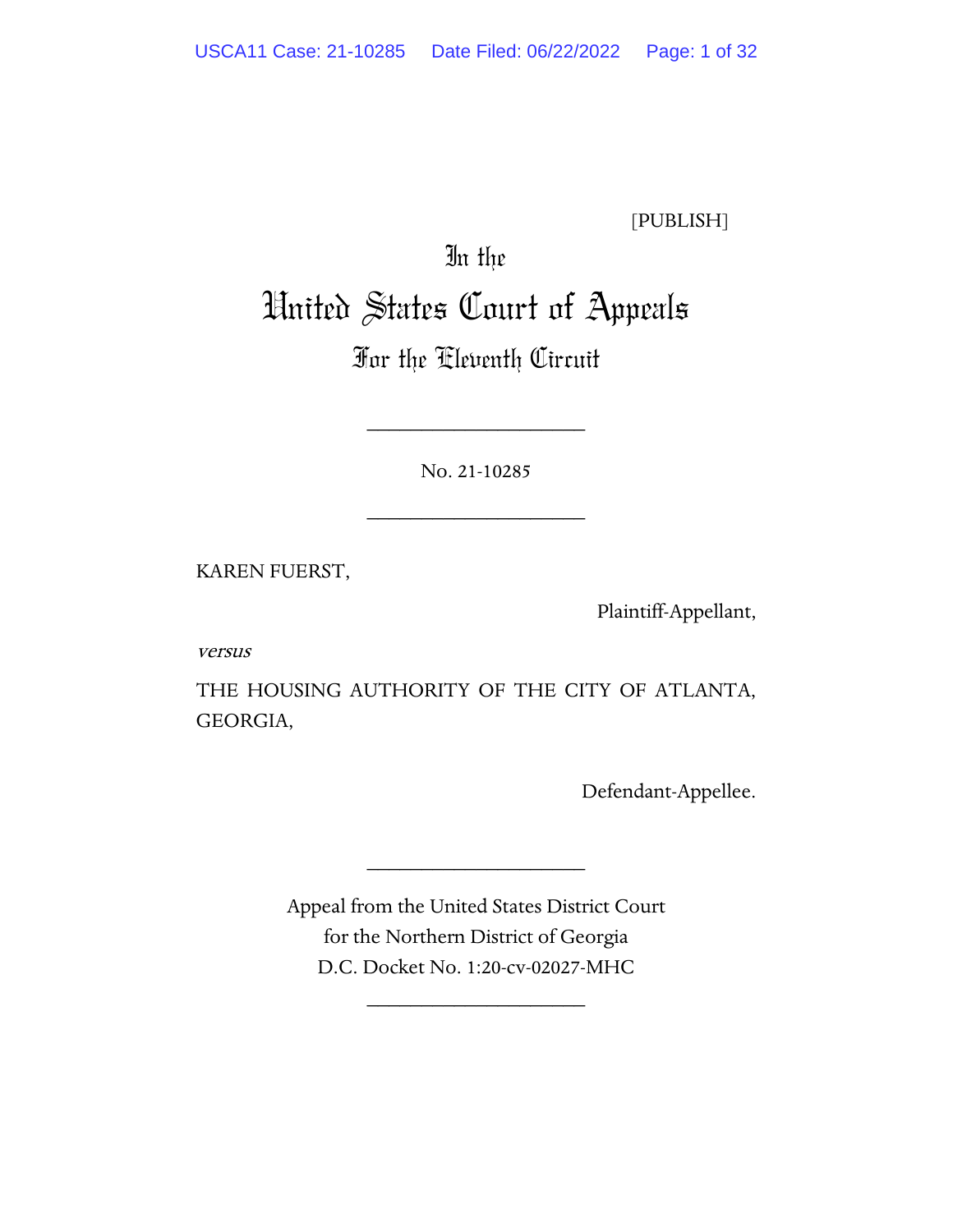Before NEWSOM, BRANCH, and BRASHER, Circuit Judges.

BRANCH, Circuit Judge:

By its plain text, the National Defense Authorization Act ("NDAA"), 41 U.S.C.  $\S$  4701 *et seq.*, protects employees of federal "contractor[s], subcontractor[s], grantee[s], [and] subgrantee[s] or personal services contractor[s]" from their employers' retaliation for disclosing information that the employee reasonably believes to be evidence of gross mismanagement of a federal contract or grant, an abuse of authority related to a federal contract or grant, or a violation of a law, rule, or regulation pertaining to a federal contract or grant. 41 U.S.C.  $\S$  4712(a)(1).

The NDAA notwithstanding, in 2017, Karen Fuerst—then an attorney employed by the Atlanta Housing Authority ("AHA"), which is a recipient of federal grant funds—was fired after challenging the negotiation tactics of AHA's new CEO, Catherine Buell. Fuerst's complaints filed with the Department of Housing and Urban Development ("HUD") inspector general and the United States District Court for the Northern District of Georgia were both dismissed for failure to state a claim under the NDAA.

On appeal, Fuerst argues that the district court erroneously concluded that § 4712 did not apply to her as an employee of a federal "grantee," and erroneously found that she merely alleged a difference of opinion, not a specific violation of a contract or grant.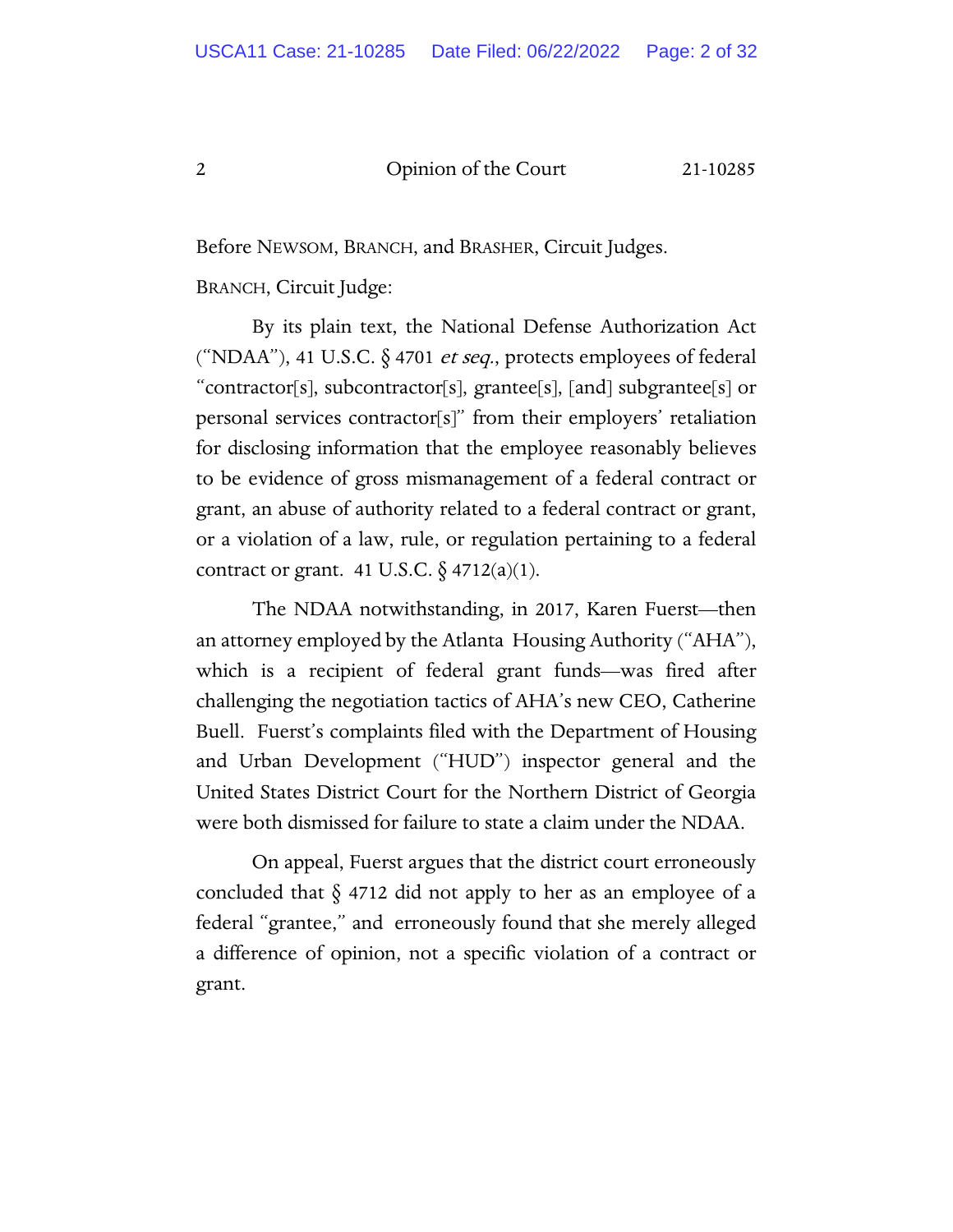We agree with Fuerst that she falls within the class of disclosing persons protected by  $\S$  4712; the district court erred in concluding otherwise. Regardless, we affirm the district court because Fuerst failed to show that her belief that Buell's actions evinced gross mismanagement was reasonable. Nor did she show that she had a reasonable belief that Buell's actions constituted an abuse of authority or a violation of a law, rule, or regulation. Accordingly, after careful review and with the benefit of oral argument, we affirm.

#### I. BACKGROUND

#### A. Factual Background<sup>1</sup>

#### i. The Atlanta Housing Authority

AHA is a corporation organized under Georgia's Housing Authorities Law, O.C.G.A.  $\S$  8-3-1, *et seq*. Its bylaws describe the organization's mission to "provide quality, affordable housing in amenity rich, mixed-income communities for the betterment of the community." According to Fuerst's complaint, AHA is the state's largest housing authority, providing and facilitating affordable housing for nearly 22,000 low-income households. Pursuant to Georgia's Housing Authorities Law, Atlanta's mayor appoints members to AHA's Board of Commissioners. See O.C.G.A.  $\S$  8-3-50(a)(1). However, according to Fuerst, HUD

<span id="page-2-0"></span><sup>&</sup>lt;sup>1</sup> Because this case comes to us on appeal from a grant of a motion to dismiss, we adopt the factual allegations in Fuerst's complaint. See Timson v. Sampson, 518 F.3d 870, 872 (11th Cir. 2008) (per curiam).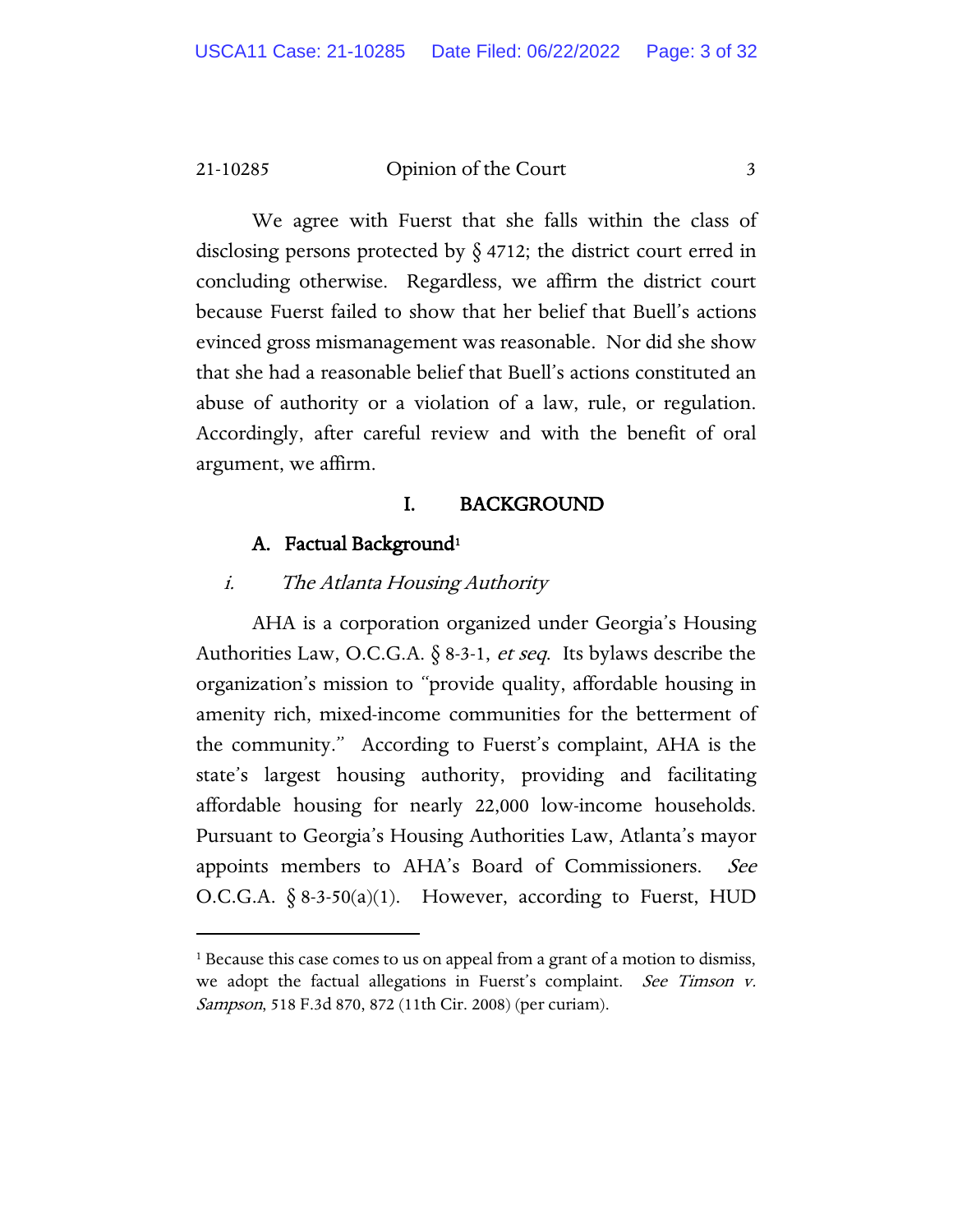provides the majority of AHA's funding and regulates the Authority's activity through conditional grant terms.

Historically, municipalities concentrated affordable housing units in discrete locations, or "housing projects." However, HUD now requires its grant recipients, including AHA, to develop new affordable housing units in "deconcentrated" communities. Hence, AHA currently finances "mixed-income" communities in Atlanta, in which a portion of units contain subsidized rent-reduced apartments for low-and-middle income residents.

But before AHA can provide affordable housing, developers must first agree to build it. Therefore, to incentivize builders, AHA enters into revitalization agreements with them, under which the parties agree to develop the sites of former public housing projects into mixed-use, mixed-income communities. Using money it receives from HUD grants, AHA provides the developers with subordinated loans, covering a portion of the construction costs for low-income units. To obtain additional financing, the developer and AHA both then apply for low-income housing tax credits ("LIHTCs") from the State, which they resell to high-income investors looking to mitigate tax burdens. LIHTCs are governed by the Internal Revenue Code and issued by the Georgia Department of Community Affairs ("GDCA"), which awards LIHTCs through a competitive application process. See 26 U.S.C.  $\S$  42.

LIHTCs are necessary to incentivize builders to engage in mixed-income housing development. After a builder constructs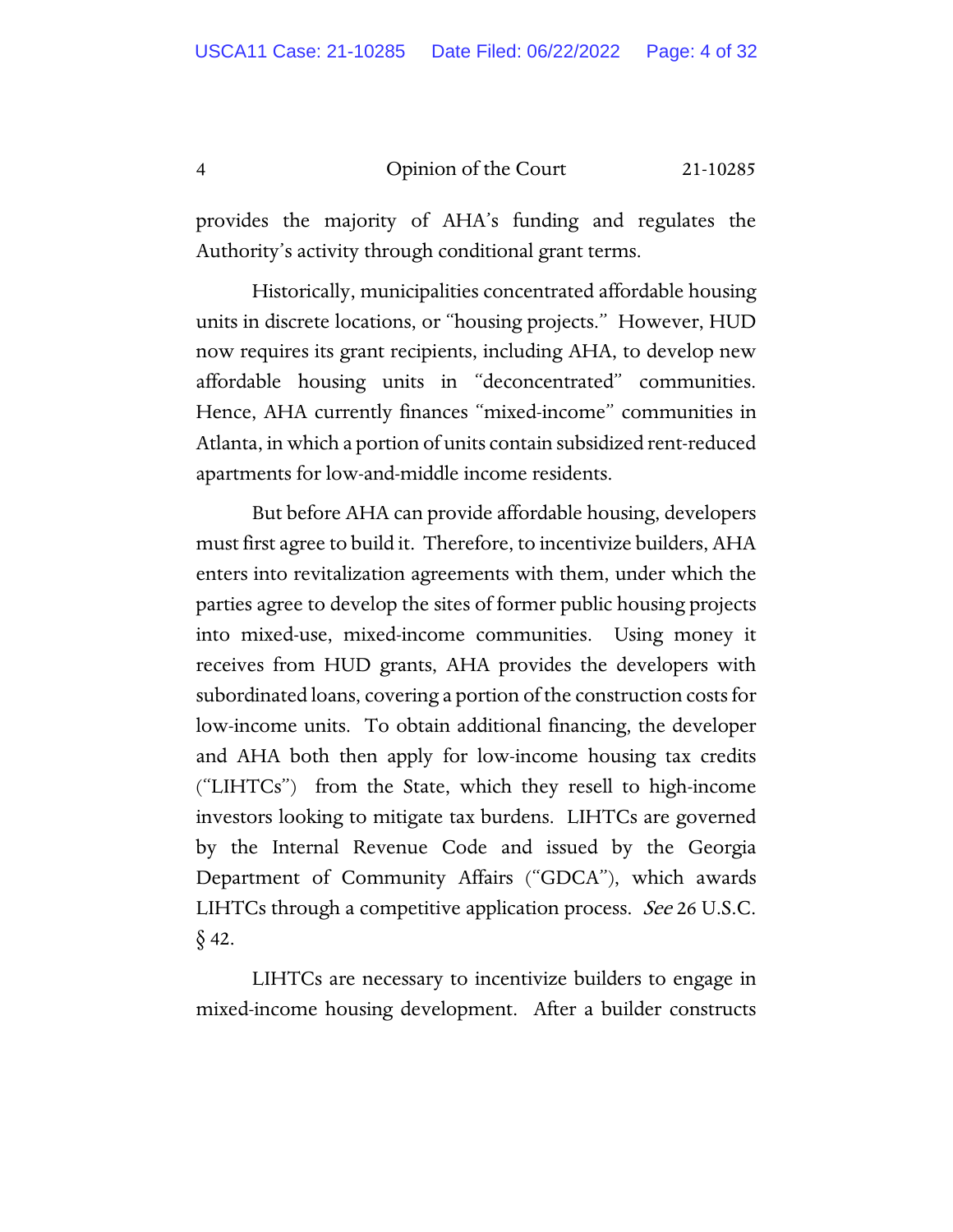the affordable housing units at the site of a former housing project, it may then engage in further market rate unit development; however, constructing additional affordable housing may risk exceeding HUD's cap on the percentage of affordable housing units at any given property. To qualify for LIHTCs, builders must own a qualifying "low-income building" by the end of the first year in which they claim the credits. 26 U.S.C.  $\delta$  42(g)(3)(a). A taxpayer may elect to use one of three tests to qualify a building for LIHTCs; federal law makes that election "irrevocable."<sup>2</sup> Id. § 42(g)(1).

In AHA's mixed-income properties, developers rent 40% of the available units at market rates. The remaining 60% of units are split 20-40 into two affordable housing subsets, moderate income and "public housing-assisted" ("PHA") units. Developers receive AHA funding to build both types of affordable units, and, in addition, may apply for LIHTCs, issued by Georgia in accordance with federal tax law. See 26 U.S.C.  $\S$  42. Although LIHTCs sufficiently offset the decreased rent paid by moderate income

<span id="page-4-0"></span><sup>&</sup>lt;sup>2</sup> The taxpayer may qualify using: (A) the "20-50 test," under which "20 percent or more of the residential units in [a] project are both rent-restricted and occupied by individuals whose income is 50 percent or less of area median gross income;" (B) the "40-60 test," which requires that "40 percent or more of the residential units in [a] project are both rent-restricted and occupied by individuals whose income is 60 percent or less of area median gross income;" or (C) the "[a]verage income test," which subject to certain restrictions, requires "40 percent or more . . . of the residential units in such project are both rent-restricted and occupied by individuals whose income" does not exceed an aggregate average of 60% of the area median gross income. See 26 U.S.C.  $\frac{5}{9}$  42(g)(1).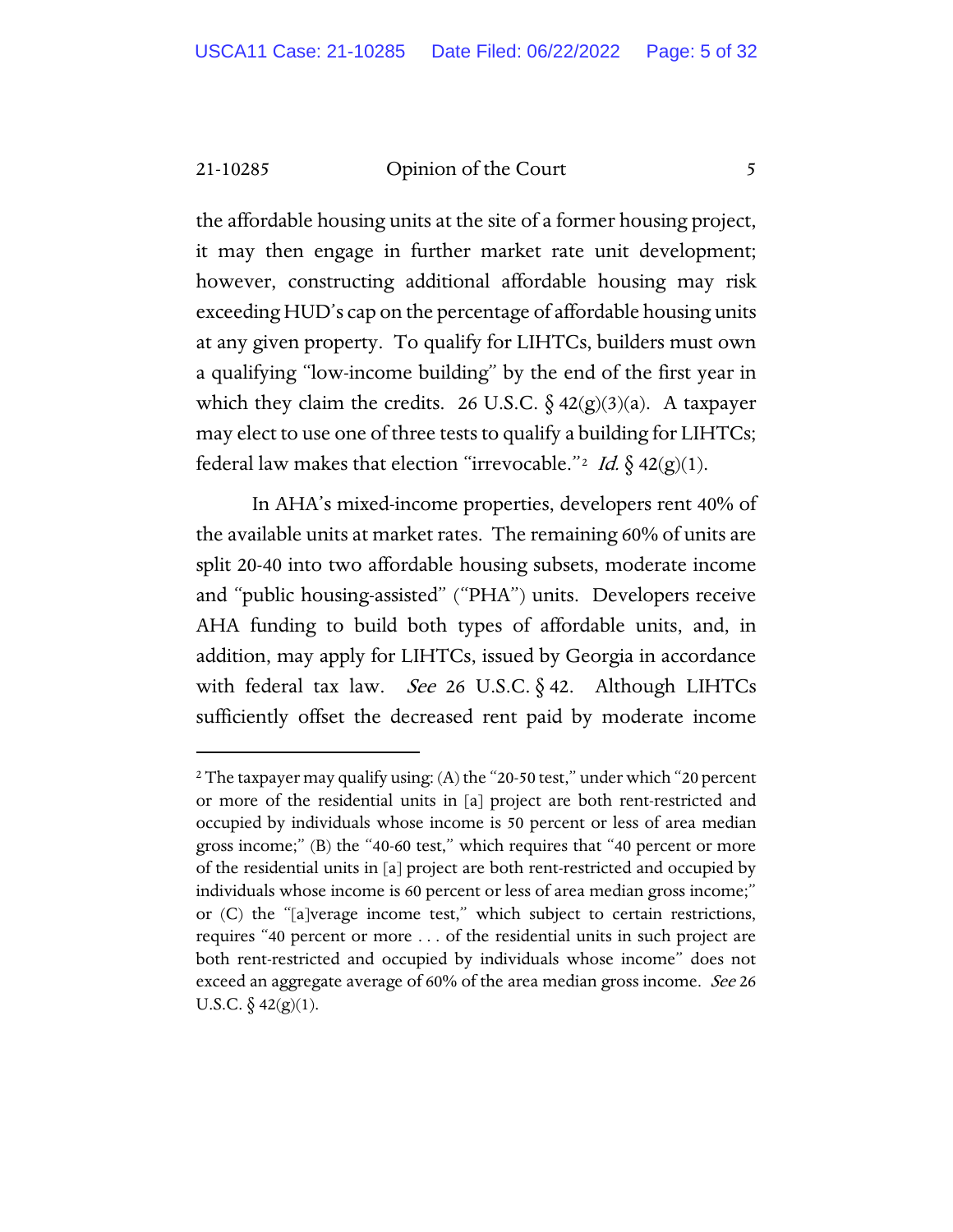renters to building owners, they alone do not incentivize owners to accept the even lower rate paid by PHA occupants. Thus, using its HUD grant funds, AHA supplements PHA renters' payments. Consequently, a building owner receives the same rate for PHA and moderate-income units.

Sometime in the late 1990s or early 2000s, AHA entered into a series of revitalization agreements with Integral, a local property developer, which gave Integral the right to develop former housing project sites in phases. Under the agreements, Integral would first build new affordable housing with AHA's assistance, and, afterwards, using private financing, it would complete the project by building market rate units. Ostensibly, AHA gained little by allowing Integral to engage in purely private development. On the other hand, the ability to build market rate units sweetened the pot for Integral, likely increasing its overall enthusiasm for the affordable housing components of the project. Notably, although the initial agreements between AHA and Integral reserved negotiation on the scope of Integral's private projects, they imposed a deadline on the exercise of those development rights to prevent Integral from sitting on the affordable housing projects in perpetuity.

# ii. Fuerst joins AHA

In 2010, Karen Fuerst was hired into AHA's general counsel's office, where she spent the next seven years receiving consistently positive feedback and was eventually promoted to Senior Vice President and Deputy General Counsel for Real Estate.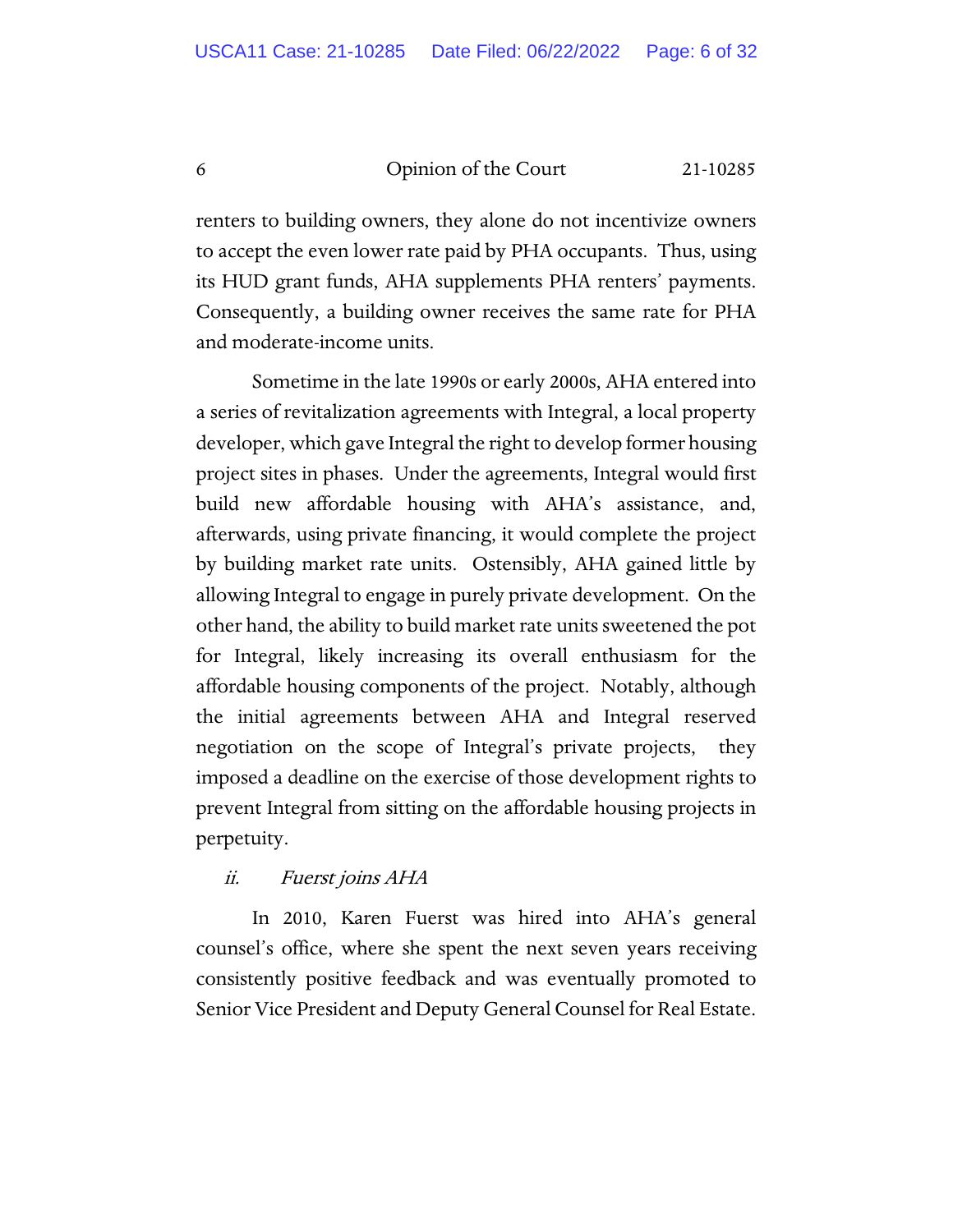By 2016, Fuerst served on AHA's Investment Committee ("IC"), a management body that makes major decisions about the organization's policies and expenditures. According to Fuerst, she also served as "AHA's lead real estate counsel and its lead legal liaison with HUD." Under then-CEO Joy Fitzgerald, Fuerst claims that she was a trusted advisor and routinely consulted on most realestate and policy matters.

Thus, when AHA agreed to allow Integral to develop the University Homes housing project—including certain "further leverage," or privately financed market rate units—in 2011, Fuerst was the lead attorney involved in the negotiations. By that point, the HUD-mandated, and AHA-subsidized, housing phases of the AHA-Integral revitalization plan for the University Homes site had been developed, the HUD revitalization grant had been fully expended, and the affordable housing portion of the project's units were completed and occupied by low- and middle-income residents. As a result, Integral could develop the remaining market rate units through private financing without constructing any more affordable units.

In January 2016, AHA hired Catherine Buell as its COO and, that September, it announced that she would serve as its next president and CEO starting in 2017. In late 2016, AHA's IC met several times to discuss various closings on Integral developments, which were partially funded with LIHTCs. Fuerst contends that, at these meetings, Buell: (1) "disavowed" the terms of existing agreements between AHA and Integral; (2) disavowed the terms of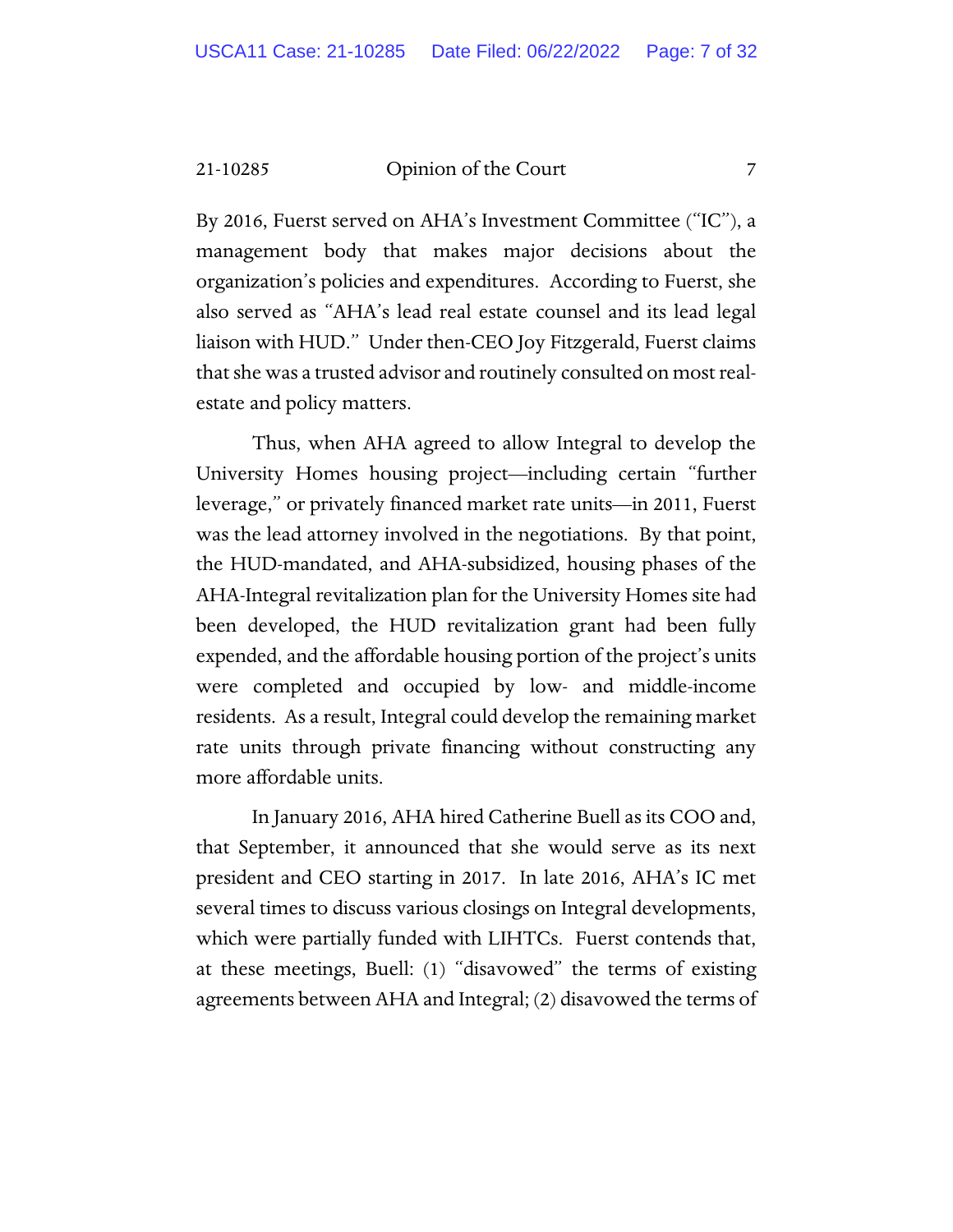recent AHA board approvals that Integral had included in its LIHTC applications to the GDCA; and (3) "arbitrarily sought to force Integral to instead agree to more onerous terms by continually delaying requests for the Board approvals," preventing AHA and Integral from closing prior to the date necessary to receive their LIHTCs.[3](#page-7-0) Although Fuerst's complaint fails to specify these risks clearly, as best we can tell, she believed that Buell's plan jeopardized Integral's LIHTCs because Integral needed to proceed with market rate housing to avoid exceeding the concentration cap which was a part of AHA's and Integral's LIHTC election application. And Fuerst ostensibly feared that if Integral refused to reopen negotiations with AHA, the consequent failure to close on the private development portion of the project would then prevent AHA from receiving, and therefore selling, future LIHTCs, thereby threatening its ability to complete its mission to construct more affordable housing.

According to Fuerst, she "admonish[ed]" the IC regarding the risks that Buell's "proposed actions" posed to AHA's HUD grant and LIHTC funding sources, and, in response, Buell began to freeze her out of real estate negotiations at AHA. At first, Fuerst noticed that she was invited to fewer and fewer senior leadership meetings. Then, she discovered that AHA's website was altered to omit her as a senior leadership team member. In subsequent IC

<span id="page-7-0"></span><sup>3</sup> Although Fuerst references multiple agreements in her complaint, as best we can tell, the present dispute focuses on the University Homes agreement, in particular, as the relevant project for AHA's HUD grant. See infra n.5.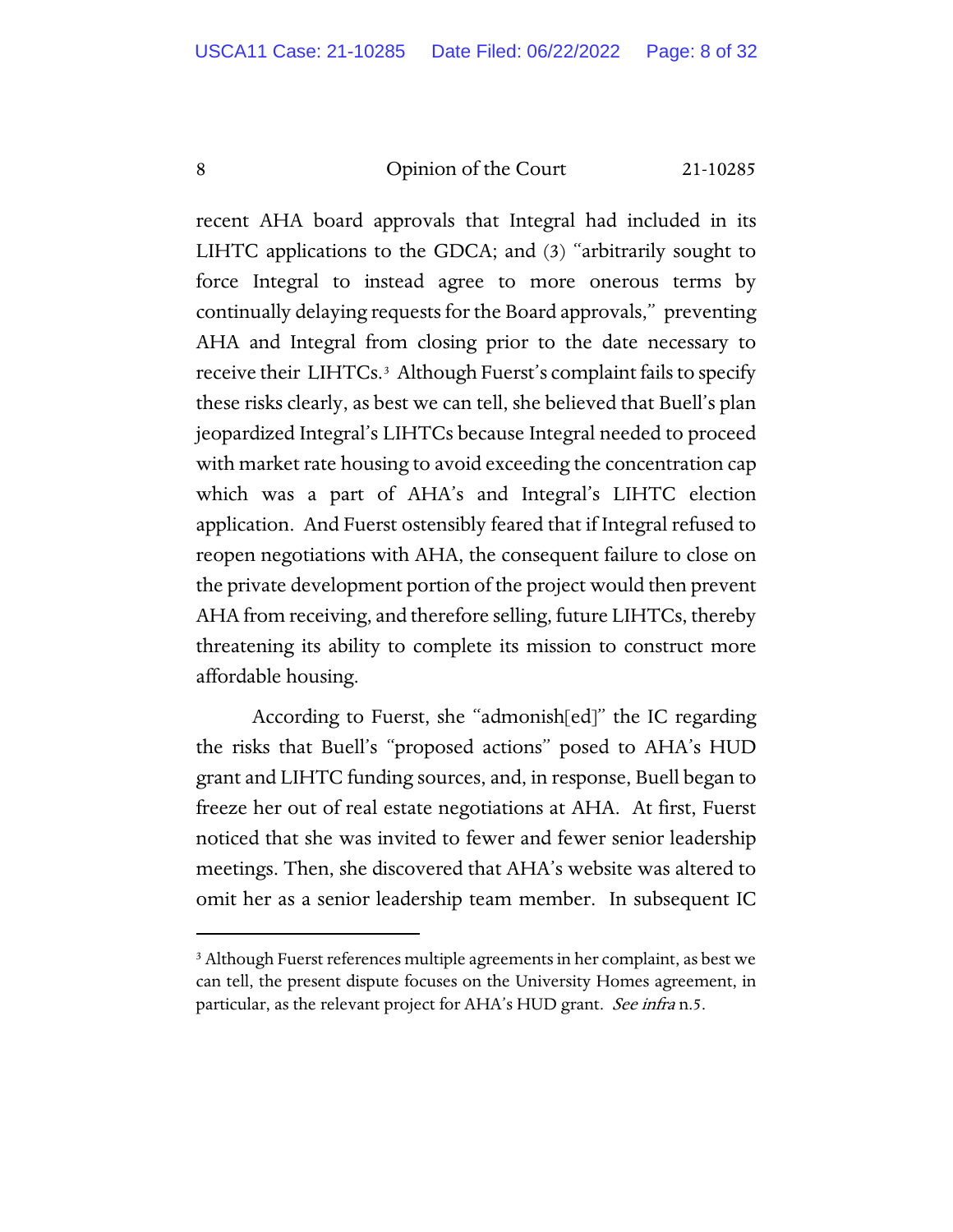meetings, Fuerst, who had previously been consulted on all matters related to real estate, learned for the first time about various projects, despite being responsible for all relevant real estate legal issues. According to Fuerst, her exclusion meant that the IC was advancing deals without consulting internal counsel, and, to her knowledge, without input from outside counsel either.

Next, Fuerst claims that Buell and the then-General Counsel, Paul Vranicar, began to shunt real estate work to other AHA attorneys without Fuerst's supervision or input, and that Buell then walled her off from any discussion of Integral's projects. Allegedly, Buell also cut her out of communications with HUD regarding AHA's compliance with the terms of the federal HUD grant from which it benefited, despite Fuerst having previously been the lead legal liaison with HUD. Fuerst maintains that some of these communications included warnings from the GDCA about the potential loss of LIHTC funding due to AHA's failure to effectuate timely closings.

The situation between Fuerst and Buell continued to escalate. In December 2016, Fuerst informed Buell and Vranicar that Fuerst was aware of AHA's engagement of a recruiting firm to find a new management-level real estate attorney and that AHA was engaging in real estate projects without consulting her. Fuerst offered to resign, but Buell convinced her to stay, claiming that the new hire simply reflected an increase in expected workloads. Fuerst claims to have told Buell and Vranicar that she did not think that they "fully appreciate[d]" the context of the 2011 agreement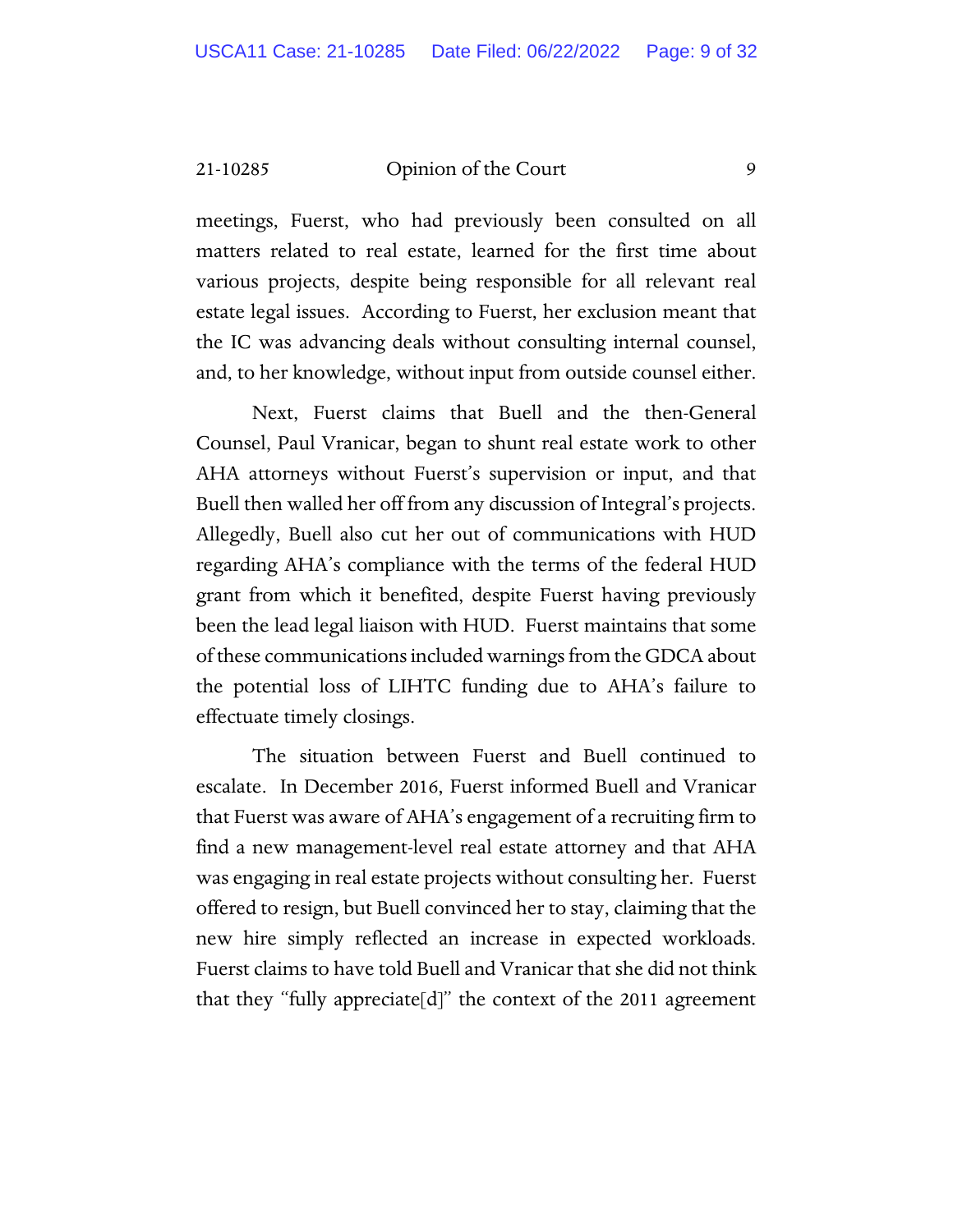with Integral, and that it was possible that the previous CEO may even have "lied" to Buell about it. Fuerst offered to prepare a briefing on the agreement, and Buell accepted.

On February 16, 2017, Fuerst's dispute with Buell reached its zenith in an IC meeting over the latter's plan not to approve an upcoming financial closing with Integral unless Integral agreed to what Fuerst describes as "substantially new, less favorable terms" that "Buell was seeking to cram down onto Integral." Apparently, Fuerst asked Mike Wilson, AHA's business lead on the relevant deal, whether Buell's "proposed" terms violated the 2011 agreement between AHA and Integral, and Wilson said that they did. Fuerst explained to the IC that following Buell's strategy would "risk" both parties missing the LIHTC deadlines, thereby preventing them from financing construction, and, consequently, AHA's defaulting under the HUD grant agreement.[4](#page-9-0) As the exchange between the two grew heated—Buell allegedly screamed at Fuerst over whether forcing Integral to accept new terms would violate a duty of good faith and fair dealing—Fuerst emphasized to the IC that it had approved AHA's LIHTC application the year before, which relied on the same terms that Buell now sought to renegotiate. Consequently, she explained, failure to close by the

<span id="page-9-0"></span><sup>&</sup>lt;sup>4</sup> According to Fuerst, HUD's grant agreement with AHA mandated that financing for the first development project funded by the grant needed to be closed by March 28, 2017, and that HUD threatened to withdraw the grant funds as AHA's hardball tactics brought AHA and Integral closer to the deadline.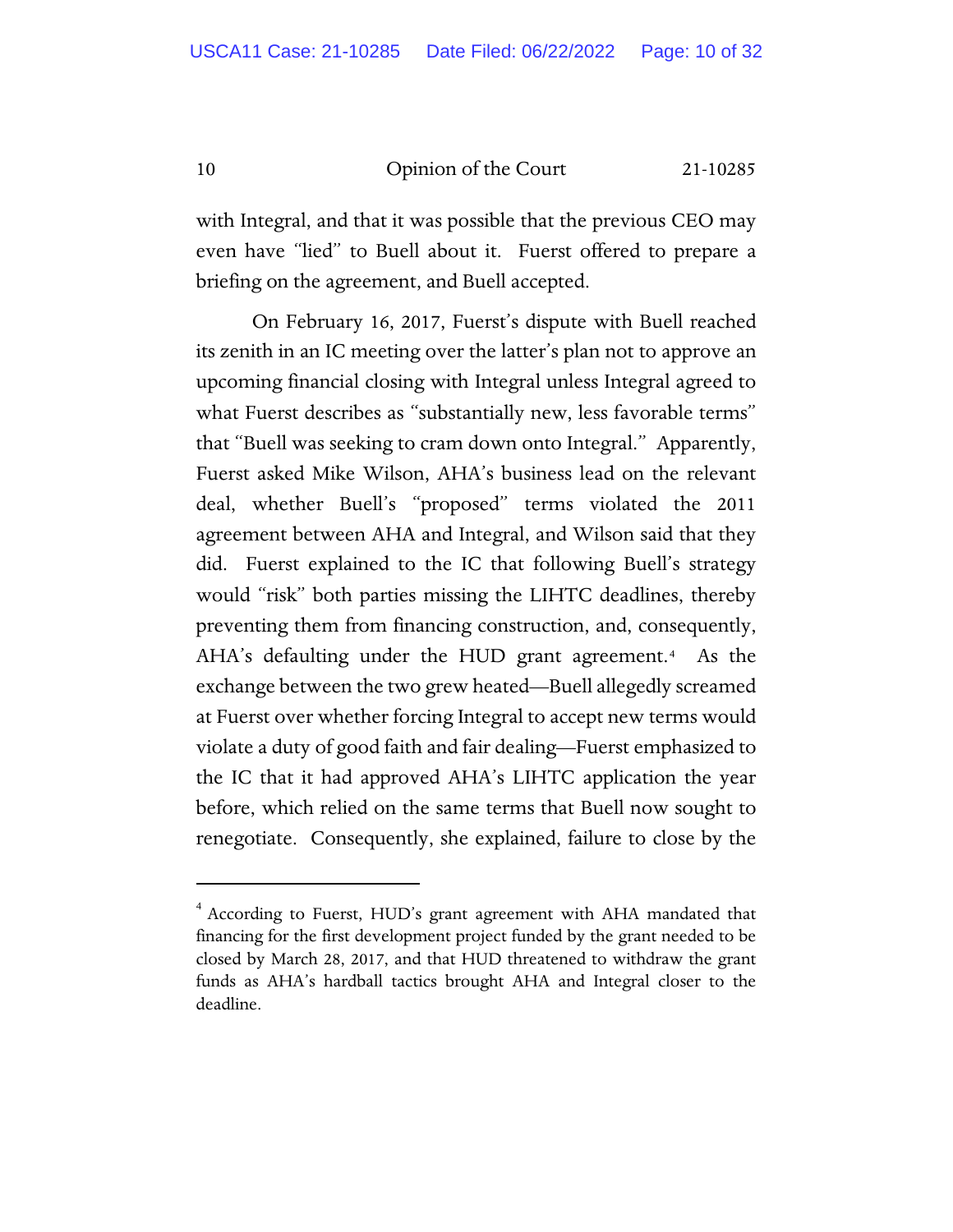deadline would prevent AHA from applying for future LIHTCs, cause AHA to lose money, prevent AHA from accomplishing its mission, and put AHA at risk of losing the HUD grant, to say nothing of the damage to AHA's deal with Integral.

On or around February 20, 2017, twenty of AHA's senior leadership, including Fuerst and Buell, attended yet another meeting in which Buell took exception with the 2011 agreement with Integral. At the meeting, Buell also announced that the Atlanta Journal-Constitution would be running an article about the deal.

Much to Fuerst's surprise, on February 24, 2017, COO Mark Kemp and AHA's HR director told Fuerst that Fuerst was being investigated in conjunction with AHA's inquiry into the 2011 agreement, and that they were placing her on a two-to-four-week administrative leave, effective immediately. She then told AHA's HR director that she was notifying him that she was acting as a whistleblower under the NDAA. AHA terminated Fuerst on March 10, 2017, citing "a loss of confidence in [her] ability to provide legal counsel" on real estate matters.

# B. Procedural History

On November 8, 2017, Fuerst filed a retaliation complaint against Buell and AHA with HUD's Office of the Inspector General ("OIG"). On May 16, 2018, the OIG informed Fuerst that it had determined that she did not qualify as a whistleblower because she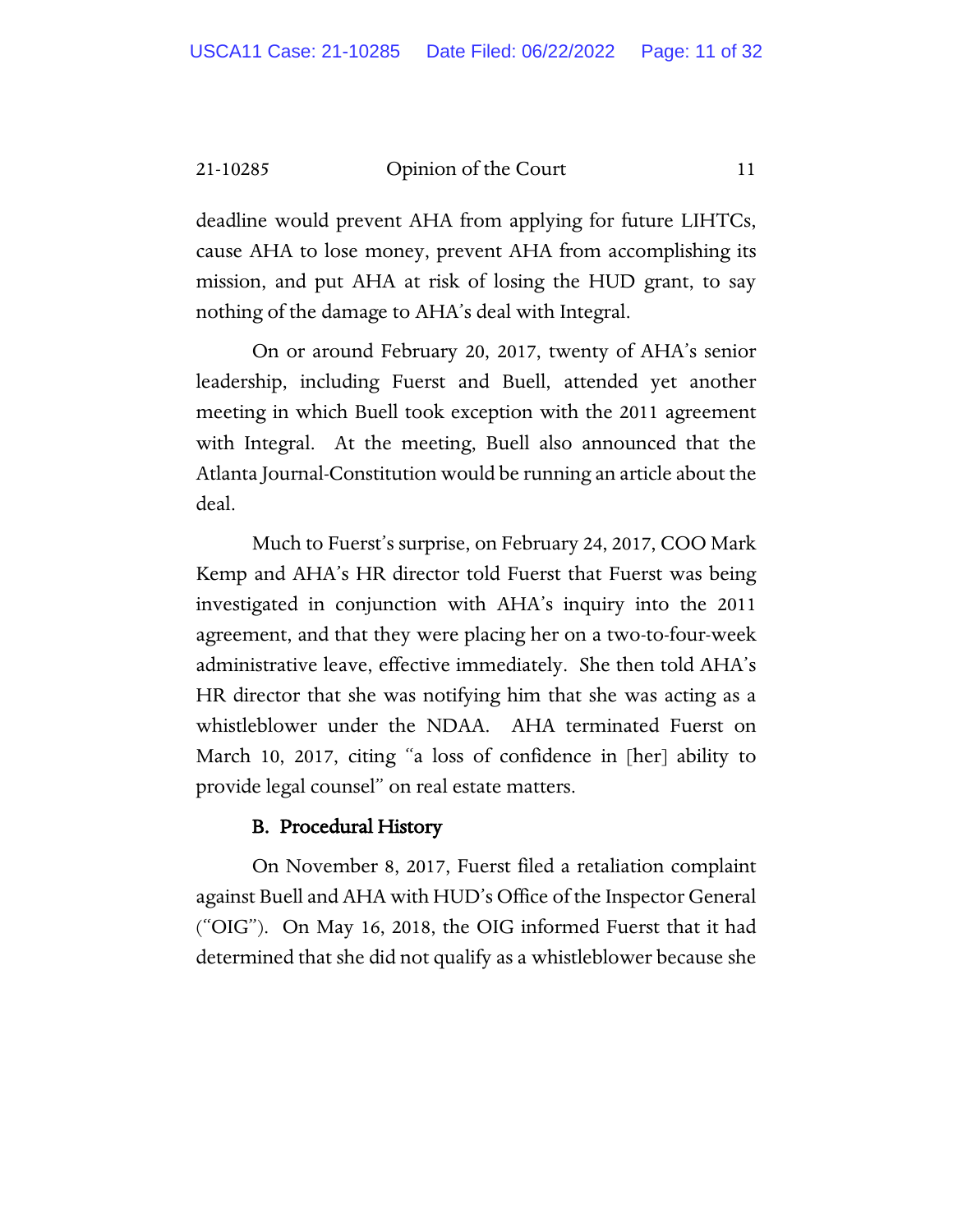was not a covered employee under the statute, and that it was issuing her a right-to-sue letter.

Fuerst filed suit against AHA in the United States District Court for the Northern District of Georgia on May 11, 2020, alleging that she was terminated in retaliation for whistleblowing, in violation of the NDAA. Specifically, Fuerst alleged that voicing opposition to Buell's negotiation tactics—which she viewed as evidence of either gross mismanagement; an abuse of authority; or a violation of a law, rule, or regulation—constituted protected activity under § 4712.

AHA moved to dismiss Fuerst's complaint for failure to state a claim under Federal Rule of Civil Procedure 12(b)(6). It argued that Fuerst's disclosure to the IC was not protected under the NDAA because it amounted to a "mere difference[] of opinion" regarding Buell's tactics, as evidenced by the fact that Fuerst had not identified any other employees who shared her perspective.<sup>[5](#page-11-0)</sup> Additionally, AHA emphasized that Buell failed to identify a particular contractual or statutory provision that Buell violated or risked violating. Finally, AHA argued that the NDAA applies only

<span id="page-11-0"></span><sup>5</sup> We note that AHA also contended that, even if Buell's disclosure was protected, Fuerst failed to disclose information to a "required person" under the statute, only to the "alleged wrongdoers." Fuerst, in response, noted that the statutory text did not exclude alleged wrongdoers from persons to whom a disclosure could be made. However, because we affirm the district court's grant of AHA's motion to dismiss Buell's complaint on other grounds, we need not address this argument.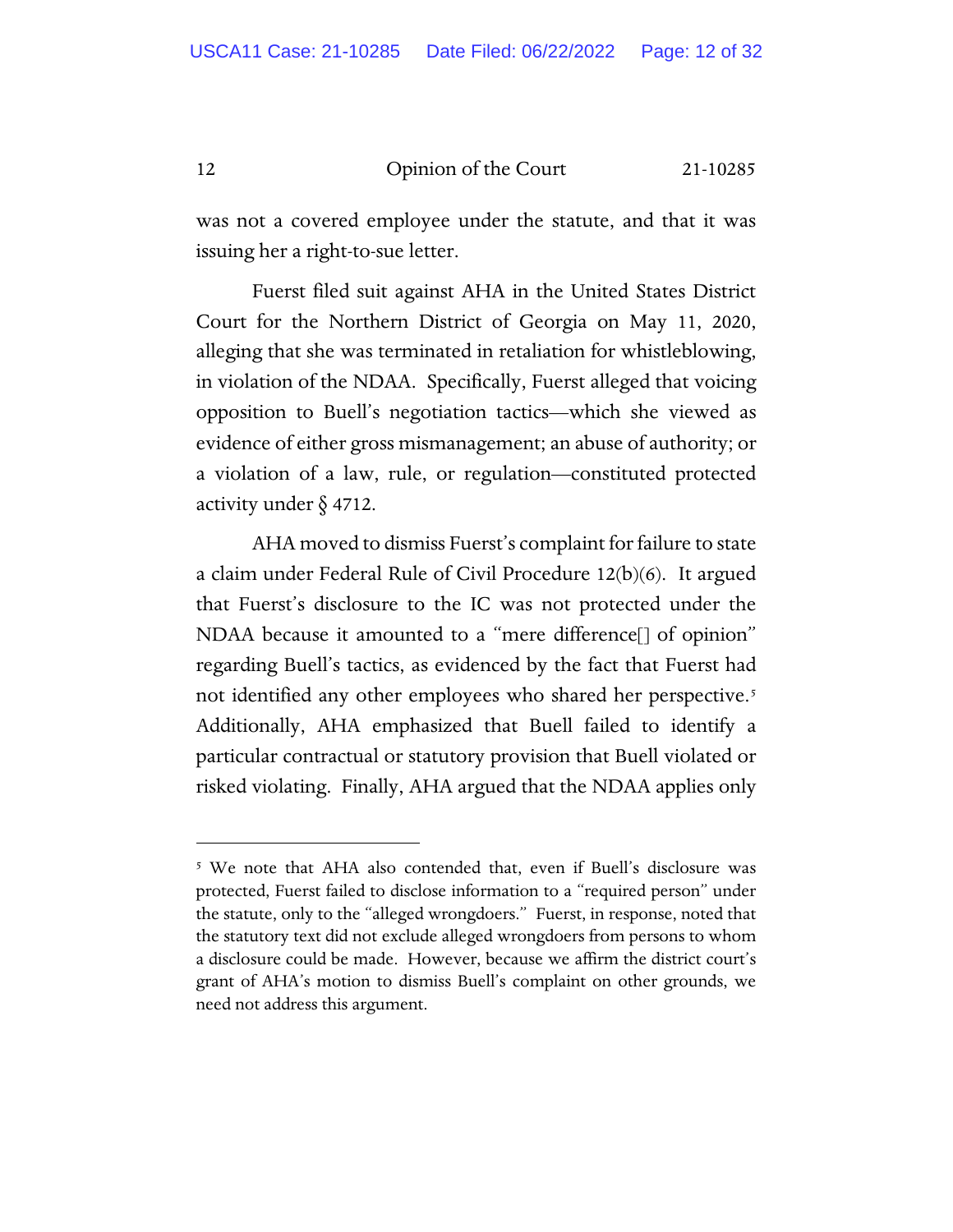to federal contracts, and that AHA's contracts with Integral were not federal contracts under the statute.

In response, Fuerst argued that she pleaded sufficient facts to establish a reasonable belief that she made a protected disclosure by reporting evidence of gross mismanagement; an abuse of authority; or a violation of a law, rule, or regulation, and that the statute did not require her to show that other employees agreed with her position at the time. She also asserted that she had, in fact, identified the HUD grant agreement that she believed AHA violated. Finally, again pointing to the statutory text, Fuerst explained that the NDAA covered disclosures relating to "a Federal contract or grant," and her disclosures implicated AHA's grant agreement with HUD.

On December 28, 2020, the district court granted AHA's motion to dismiss. The district court rested its decision on two grounds: first, that the NDAA applies only to employees of federal contractors, not federal grant recipients; and, second, that even if Fuerst qualified for protection under the NDAA, her disclosures were not protected because they did not rise above the level of a "mere difference of opinion" and because she did not point to any action which violated a federal contract or grant. Fuerst timely appealed.

# II. ANALYSIS

# A. Standard of Review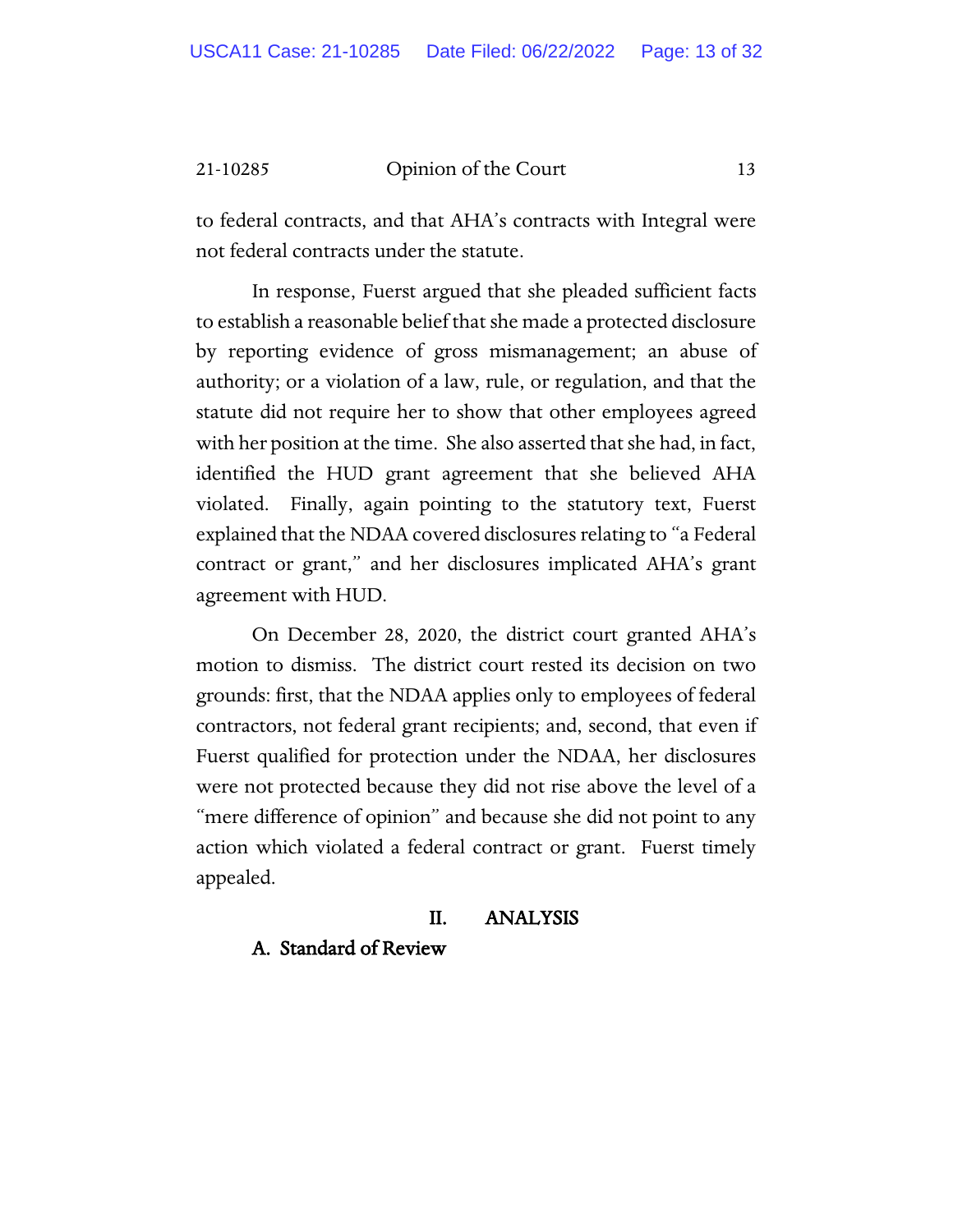"We review *de novo* the district court's grant of a motion to dismiss for failure to state a claim under [Federal Rule of Civil Procedure 12(b)(6)], accepting the allegations in the complaint as true and construing them in the light most favorable to the plaintiff." Timson v. Sampson, 518 F.3d 870, 872 (11th Cir. 2008) (per curiam). To survive a motion to dismiss, a "complaint need only present sufficient facts, accepted as true, to 'state a claim to relief that is plausible on its face." Renfroe v. Nationstar Mortg., LLC, 822 F.3d 1241, 1243–44 (11th Cir. 2016) (quoting Bell Atl. Corp. v. Twombly, 550 U.S. 544, 556, 570 (2007)). Likewise, we review *de novo* a district court's interpretation of statutory text. See Pinares v. United Tech., 973 F.3d 1254, 1259 (11th Cir. 2020).

# B. Scope of the NDAA

As an initial matter, Fuerst must demonstrate that she, as an employee of a federal grant recipient, is an employee protected by the NDAA. Based on the plain and unambiguous statutory text, we conclude that the NDAA protects whistleblower employees of all federal "grantee[s]," including, in this case, AHA.

Statutory interpretation starts, and ideally ends, with the text. *See Lamie v. U.S. Tr.*, 540 U.S. 526, 534 (2004). And "when the statute's language is plain, the sole function of the courts . . . is to enforce it according to its terms." *Id.* (quotation omitted). Granted, statutory language does not exist in a vacuum, and "[w]e must interpret statutes 'harmoniously,' reconciling separate sections so that they are compatible and not contradictory." In re Shek, 947 F.3d 770, 777 (11th Cir. 2020) (quoting Antonin Scalia &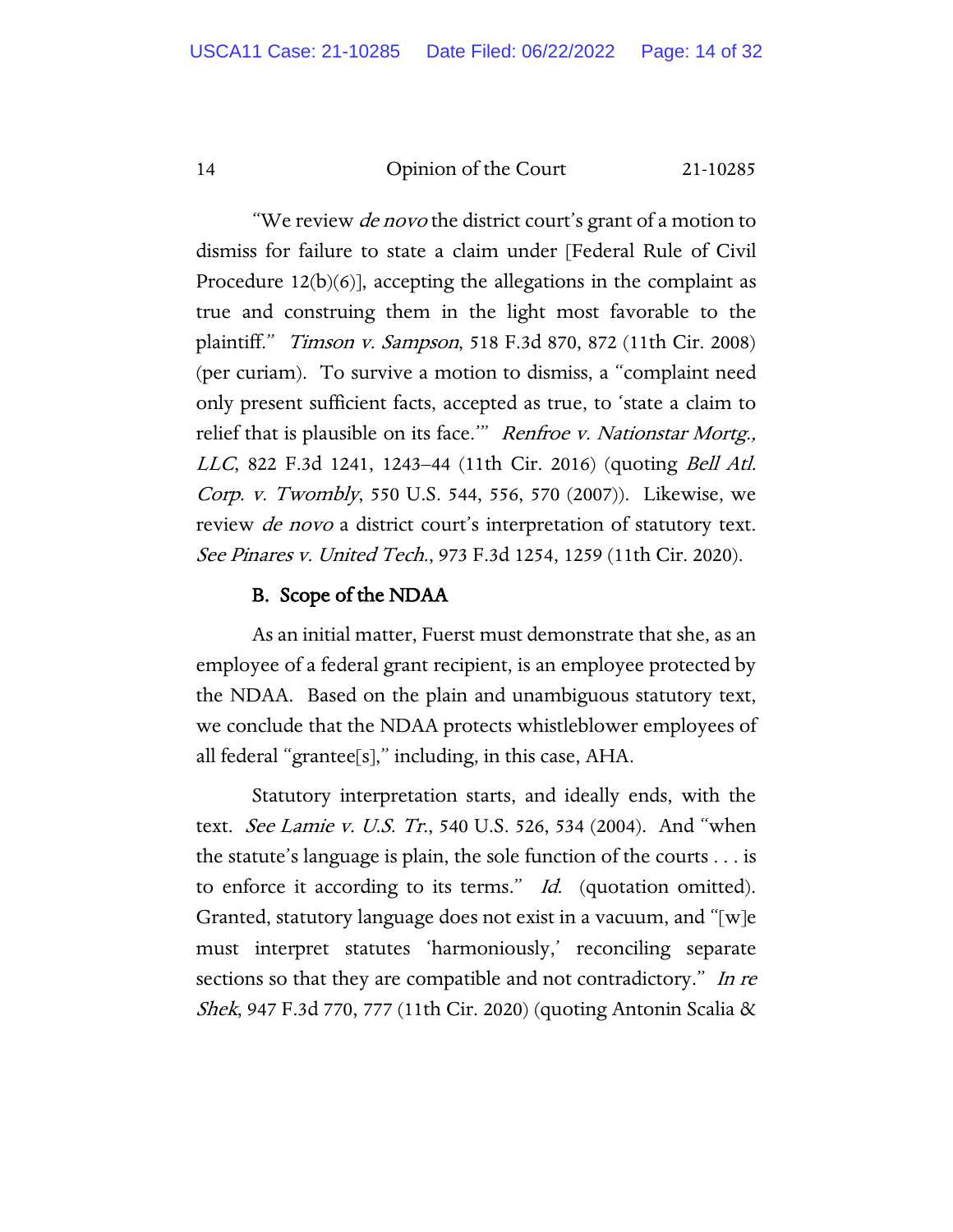Bryan Garner, Reading Law: The Interpretation of Legal Texts 180 (2012)). Further, the "surplusage canon obliges us, whenever possible, to disfavor an interpretation when that interpretation would render a 'clause, sentence, or word . . . superfluous, void, or insignificant.'" Id. (quoting TRW Inc. v. Andrews, 534 U.S. 19, 31  $(2001)$ ). *See also Whole Woman's Health v. Jackson*, 142 S. Ct. 522, 536 n.4 (2021).

With that in mind, we turn to the provision of the NDAA at issue in this case,  $\S$  4712(a), which, in relevant part, prohibits certain entities receiving federal funds from retaliating against their employees for reporting evidence of misconduct in certain circumstances. Section 4712(a)(1) provides that:

(1) In general.—An employee of a contractor, subcontractor, grantee, or subgrantee or personal services contractor may not be discharged, demoted, or otherwise discriminated against as a reprisal for disclosing to a person or body described in paragraph  $(2)$ <sup>[6](#page-14-0)</sup> information that the employee reasonably

- (B) An Inspector General.
- (C) The Government Accountability Office.

<span id="page-14-0"></span> $6$  Paragraph (2) of  $\delta$  4712(a) lists the persons and bodies to whom a covered employee may make a protected disclosure. Covered persons and bodies include:

<sup>(</sup>A) A Member of Congress or a representative of a committee of Congress.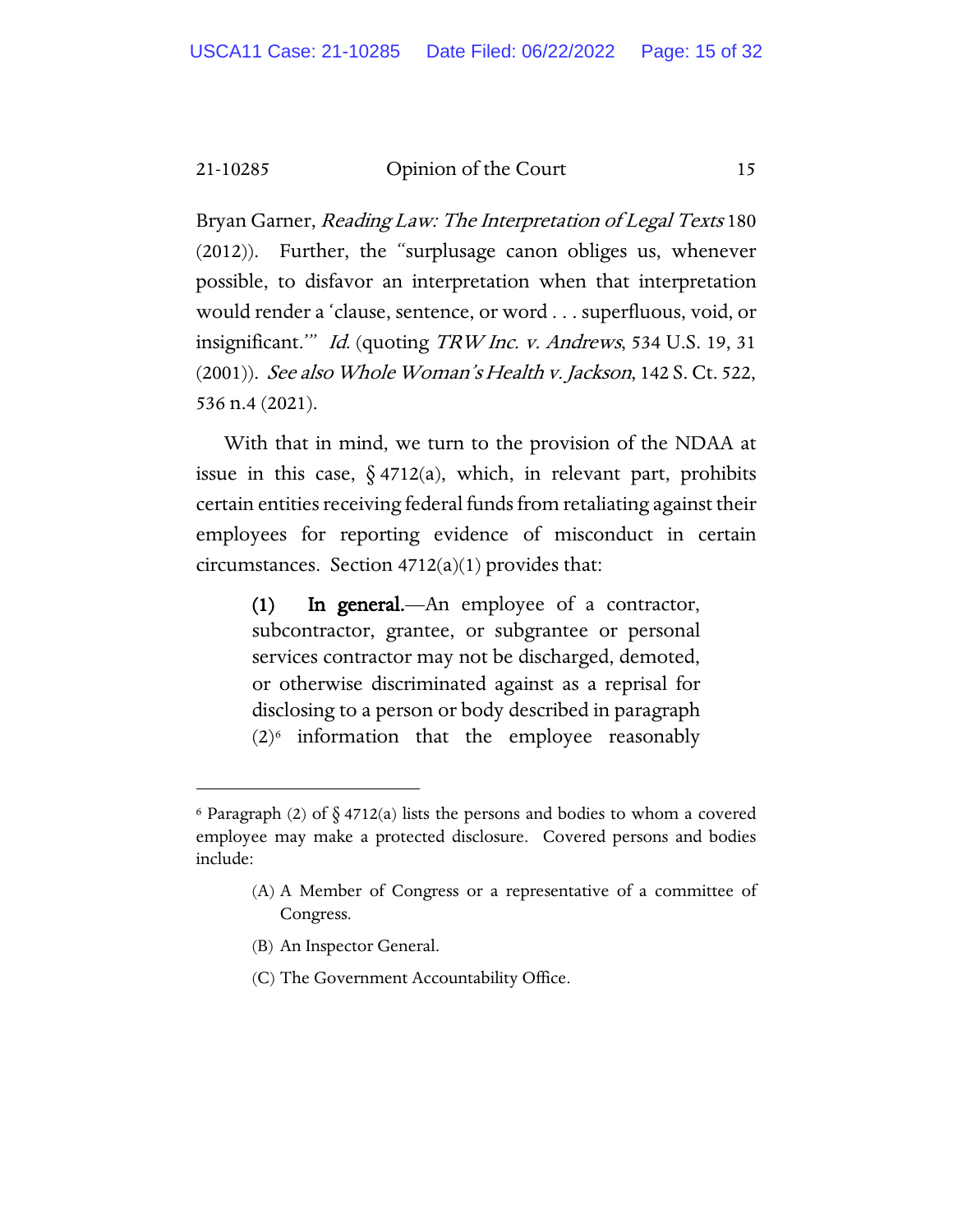believes is evidence of gross mismanagement of a Federal contract or grant, a gross waste of Federal funds, an abuse of authority relating to a Federal contract or grant, a substantial and specific danger to public health or safety, or a violation of law, rule, or regulation related to a Federal contract (including the competition for or negotiation of a contract) or grant.

41 U.S.C. § 4712(a)(1).

Without question, the district court was correct that  $\S$  4712 protects "employee[s]" of "contractor[s]" and "subcontractor[s]" from being "discharged, demoted, or otherwise discriminated against as a reprisal" for whistleblowing. Id. But the district court failed to appreciate that Congress did not stop there. Instead, the enacted text of  $\S$  4712 also extends that protection to "employee[s]" of "grantee[s]," "subgrantee[s]," and "personal services contractor[s]." Accordingly, as the statute clearly covers federal

- (F) A court or grand jury.
- (G) A management official or other employee of the contractor, subcontractor, grantee, or subgrantee who has the responsibility to investigate, discover, or address misconduct.

41 U.S.C.  $\S$  4712(a)(2).

<sup>(</sup>D) A Federal employee responsible for contract or grant oversight or management at the relevant agency.

<sup>(</sup>E) An authorized official of the Department of Justice or other law enforcement agency.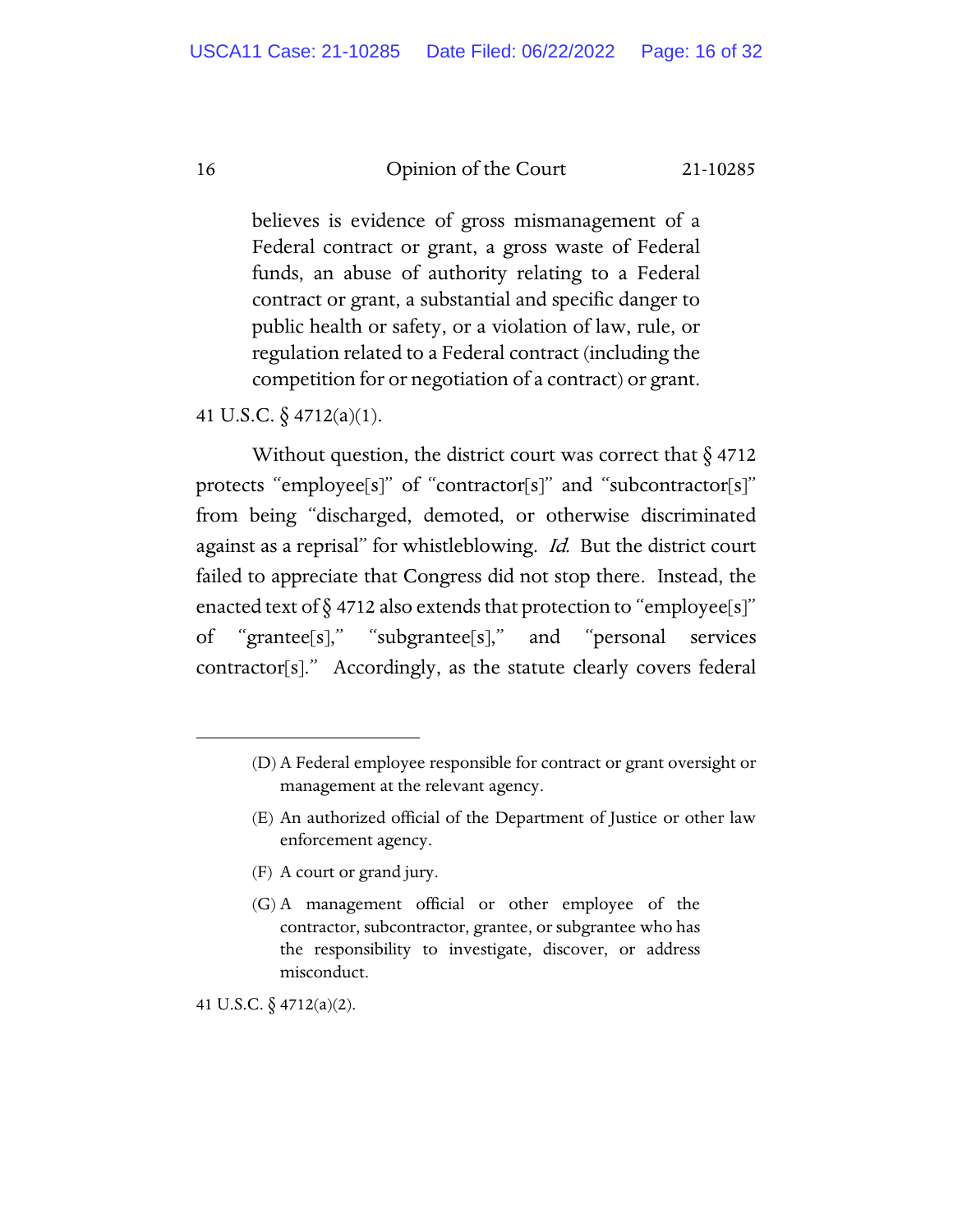grantees and because AHA is a federal grant recipient, employees of AHA—including Fuerst—are covered by the provision.

Yet, the district court reached a different conclusion. Looking to a different provision of the statute—41 U.S.C.  $\delta$  4705 ("Protection of contractor employees from reprisal for disclosure of certain information")—which extends whistleblower protections to employees of federal contractors only, the district court relied on the similarity between the statutory titles to read § 4712 ("Enhancement of contractor protection from reprisal for disclosure of certain information") as a restatement of, rather than an addition to,  $\S$  4705's protections. In its analysis, because  $\S$  4705 defined a "[c]ontract" as "a contract awarded by the head of an executive agency," and a contractor as "a person awarded a contract with an executive agency,"  $\S$  4712 must therefore apply only to conduct between the federal government and its contractors, not its grant recipients. Fuerst v. Housing Authority of City of Atlanta, Ga., 2020 WL 8299763, \*4–6 (N.D. Ga. Dec. 28, 2020) (citing 41 U.S.C. §§ 4705, 4712). In so doing, however, the district court ignored the plain language of § 4712, which clearly includes employees of federal grant recipients like Fuerst. Further, to embrace the district court's holding and construe the text to limit whistleblower protections to private contractors would necessarily render the statute's "grantee," "subgrantee," and "personal services contractor" language mere surplusage. See In re Shek, 947 F.3d at 777. Pursuant to the surplusage canon, we strive to avoid such interpretations.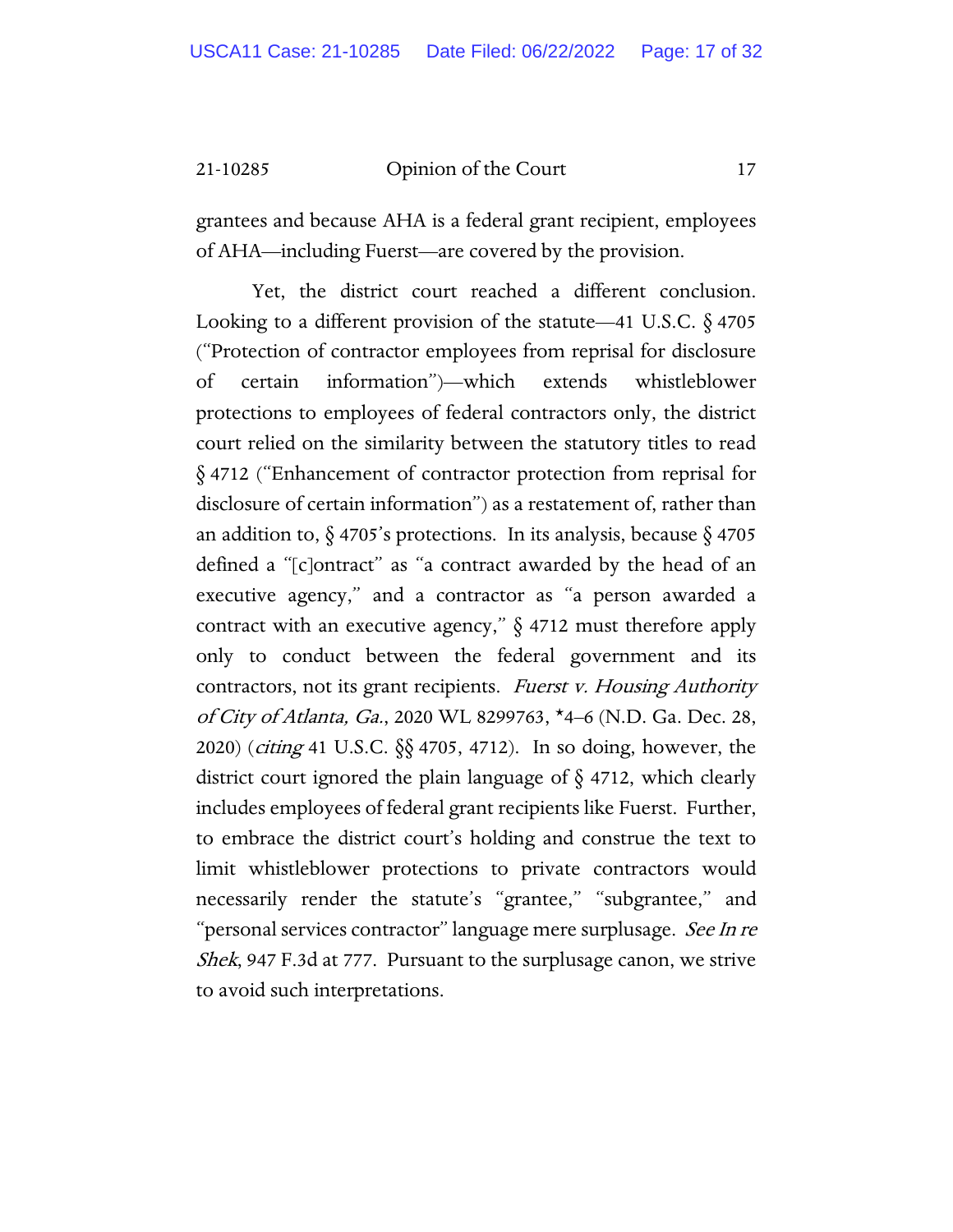Despite AHA's request that we follow the lead of the district court in giving effect to the statutory title of  $\S$  4712, federal courts are not responsible for policing Congress's consistent use of headings throughout a large and complex act. Rather, "where, as here, the [statutory] text is complicated and prolific, headings and titles can do no more than indicate the provisions in a most general manner." Lawson v. FMR LLC, 571 U.S. 429, 446–47 (2014) (quotation omitted).<sup>[7](#page-17-0)</sup> Thus, to determine whether  $\S$  4705 constrains  $\S$  4712, we must look to the enacted text of those statutes. Section 4705 provides that:

An employee of a *contractor* may not be discharged, demoted, or otherwise discriminated against as a reprisal for disclosing to a Member of Congress or an authorized official of an executive agency or the Department of Justice information relating to a substantial violation of law related to a *contract* (including the competition for, or negotiation of, a contract).

41 U.S.C.  $\S$  4705(b) (emphasis added). In other words,  $\S$  4705 does exactly what its title says: it enacts whistleblower protections for employees of federal contractors, and *only* federal contractors. In contrast,  $\S$  4712 uses the terms "contractor, subcontractor, *grantee*, or subgrantee or personal services contractor ...." 41 U.S.C.

<span id="page-17-0"></span><sup>&</sup>lt;sup>7</sup> We note that, in *Lawson*, the Supreme Court explicitly rejected a similar argument about the role of statutory headings in determining the scope of whistleblower protections in the Sarbanes-Oxley Act, 18 U.S.C.  $\S$  1514A. *Id.*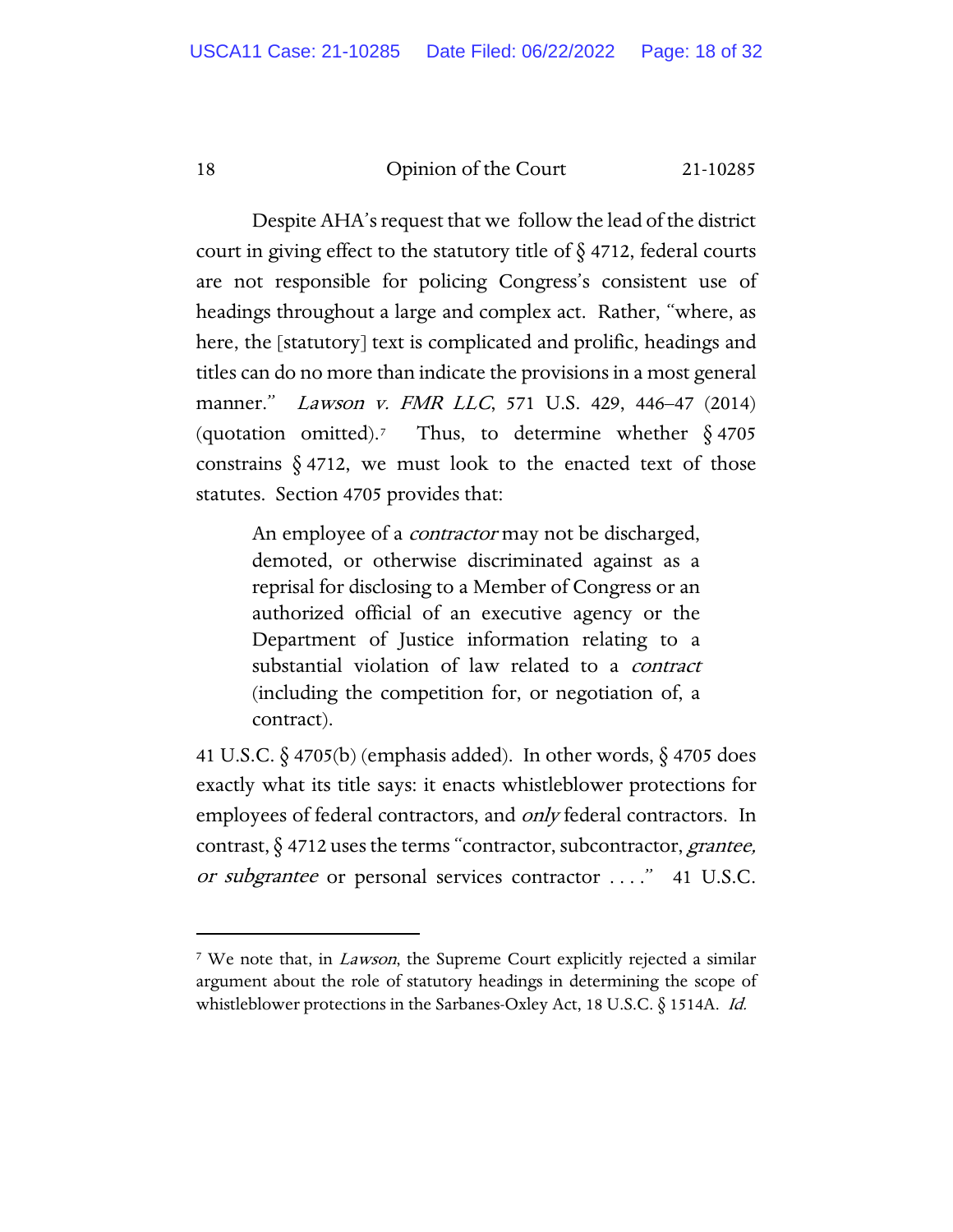$\S$  4712(a)(1) (emphasis added). Moreover, while  $\S$  4705 focuses on violations relating to federal contracts, § 4712 protects disclosures relating both to "Federal contract[s]" and "grant[s]." *Id.* Therefore, § 4712 clearly provides broader antiretaliation protections than its title suggests. And as AHA is certainly a federal grantee, Fuerst falls within the protection of the statute.

We also note that, by holding that  $\S$  4712 provides greater whistleblower protections than  $\S$  4705, we reach a similar conclusion to the Fifth Circuit, the only other Circuit Court to consider the scope of  $\S 4712$ . The panel in *Tex. Educ. Agency v.* U.S. Dep't of Educ., held that  $\S$  4712(a)(1) "by its terms, applies to any federal contract or grant and is not limited to a particular appropriation or class of grant." 992 F.3d 350, 354 (5th Cir. 2021). We agree.

In contrast, AHA urges us to follow the same Colorado district court case upon which the district court in this case relied, Armstrong v. Arcanum Group Inc., 2017 WL 4236315 (D. Col., Sept. 25, 2017). But, like the district court here, the Armstrong court mistakenly used § 4705's definitions of "contract" and "contractor" to define the statutory text of  $\S$  4712 based on the appearance of the term "contractor" in the latter's title. Section 4705's definitions could certainly bear on Congress's use of the same words in  $\delta$  4712. But the mention of "contractor" protection[s]" in  $\S 4712$ 's title cannot justify ignoring, or rendering superfluous, the rest of a law properly enacted through bicameralism and presentment. See Lawson, 571 U.S. at 446–47;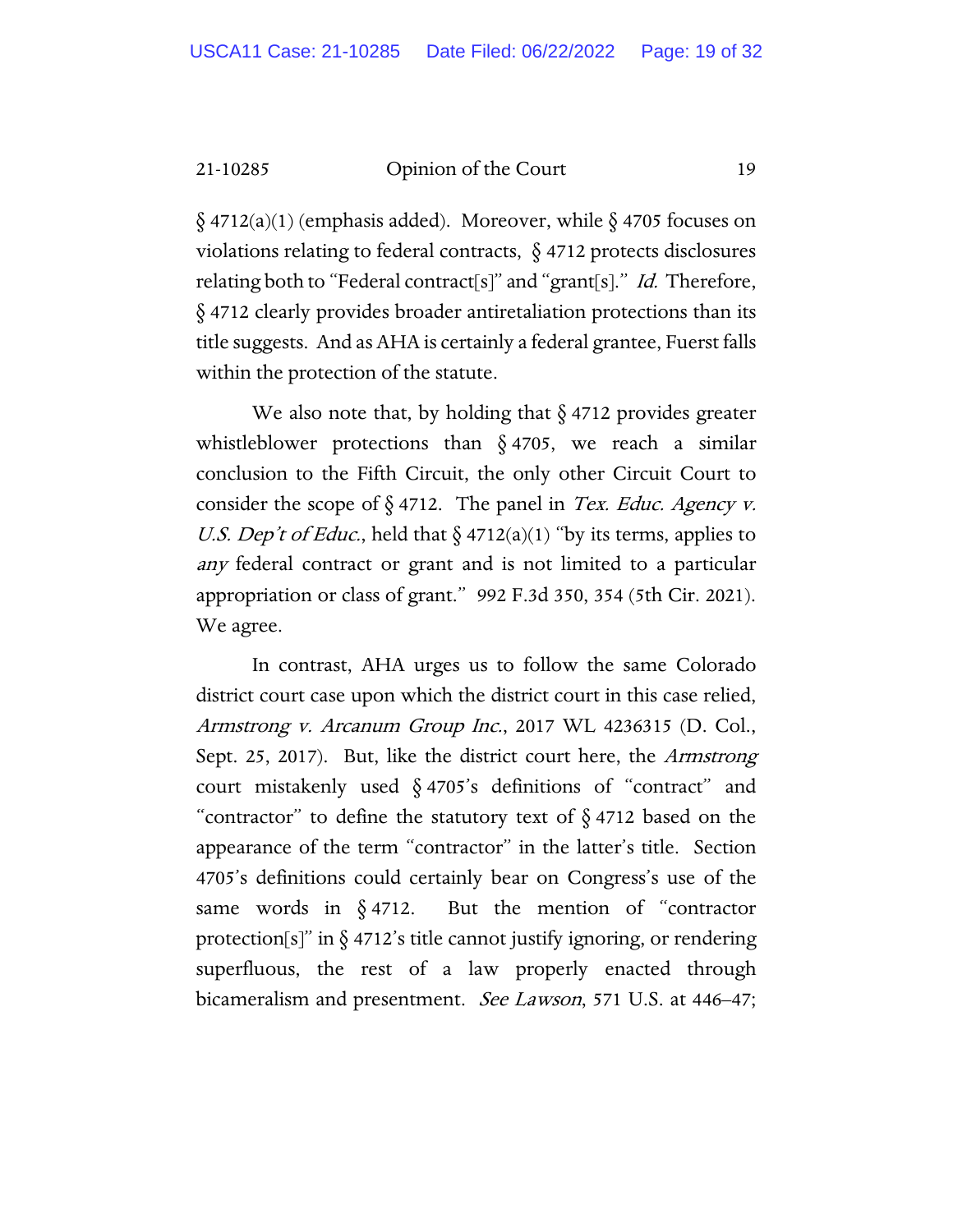In re Shek, 947 F.3d at 777. Tellingly, AHA does not even attempt to rebut Fuerst's surplusage argument.

Under our Constitution, Congress writes the laws, not the federal judiciary. We hold that the district court erred in determining that the NDAA does not apply to employees of grantees of federal funds.

# C. Gross Mismanagement

To prevail on appeal, however, Fuerst must establish more than the fact that she was an "employee" of an entity listed in  $§$  4712(a)(1).

Rather, pursuant to the statute, she must also demonstrate that she:

disclose[d]  $\ldots$  information that [she] *reasonably* believe[d] [was] evidence of gross mismanagement of a Federal contract or grant, a gross waste of Federal funds, an abuse of authority relating to a Federal contract or grant, a substantial and specific danger to public health or safety, or a violation of law, rule, or regulation related to a Federal contract (including the competition for or negotiation of a contract) or grant.

41 U.S.C. § 4712(a)(1) (emphasis added).

The district court, relying on the Federal Circuit's decision in White v. Dep't of the Air Force, 391 F.3d 1377, 1381 (Fed. Cir. 2004), found that Fuerst's allegations failed to show a reasonable belief of gross mismanagement because they were merely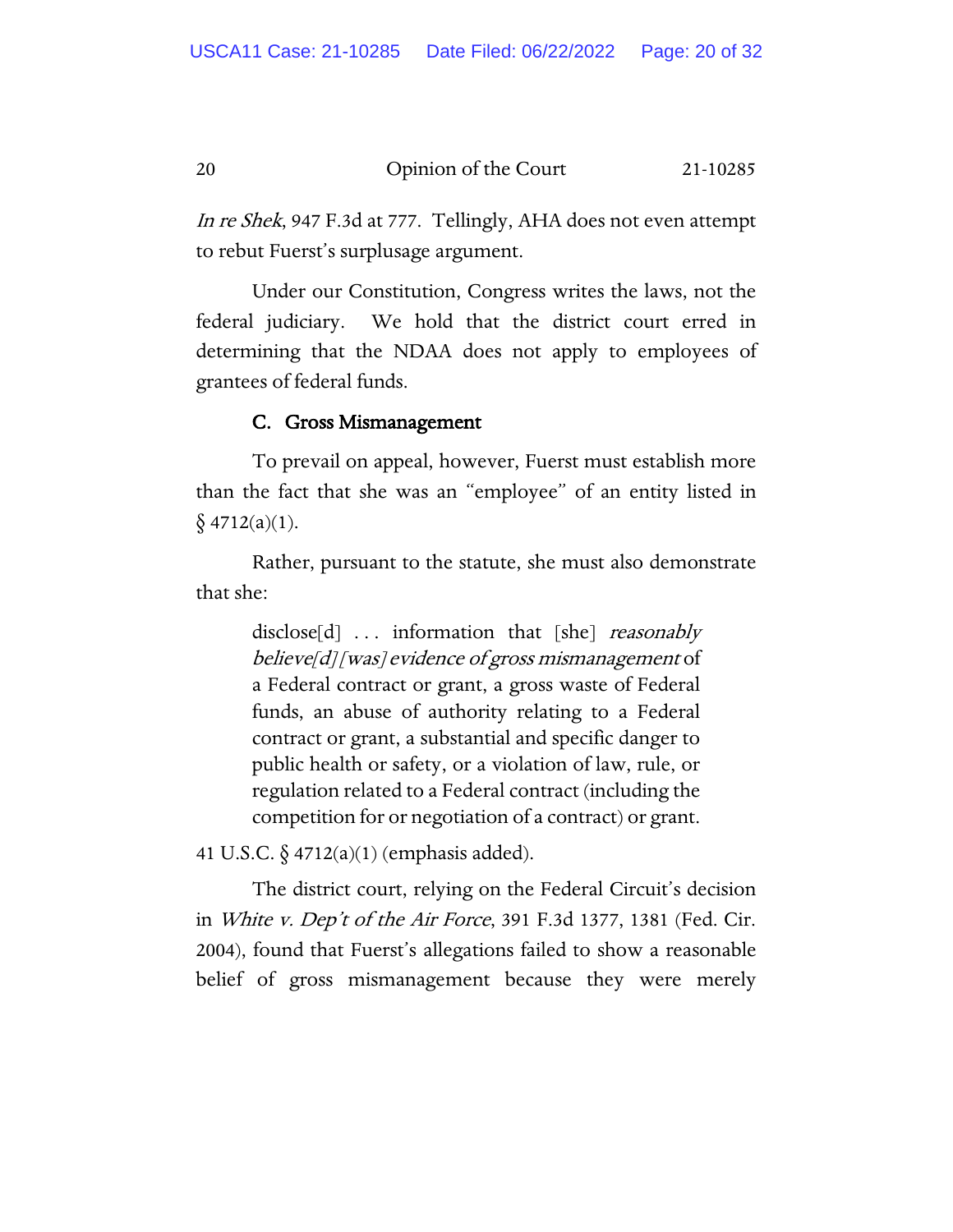"differences of opinion" which failed to identify any actual violations of the HUD grant's terms.

In Fuerst's view, the statutory language requires her to show only that she *reasonably believed* that her disclosure provided evidence of gross mismanagement, an abuse of authority, or a violation of a law, rule, or regulation, not that an actual violation occurred.<sup>[8](#page-20-0)</sup> According to Fuerst, her good faith belief based on decades of experience in housing development and finance, that forcing Integral to renegotiate would necessarily result in AHA's failure to qualify for LIHTCs, and, as a result, prevent it from complying with the HUD grant's closing requirement, was a "disclos[ure]  $[of]$  ... information that  $[she]$  reasonably believe $[d]$ was evidence of gross mismanagement of a Federal . . . grant." See 41 U.S.C. § 4712(a)(1).

While we agree with Fuerst that  $\S$  4712(a)(1) requires only a disclosure that a covered person "reasonably believes" indicates gross mismanagement, an abuse of authority, or a violation of a law, rule, or regulation, we nevertheless conclude that Fuerst's belief was not objectively reasonable as a matter of law.

<span id="page-20-0"></span> $8$  Fuerst further maintains that, despite not being required to identify any actual violation, in her complaint she identified several actions taken by Buell that violated HUD grant conditions. Specifically, she points to her comments to Buell, AHA's general counsel, and AHA's HR director that Buell's actions could cause AHA to default on timely delivery of new affordable housing, which, in turn, could allow HUD to revoke a \$30 million grant to AHA.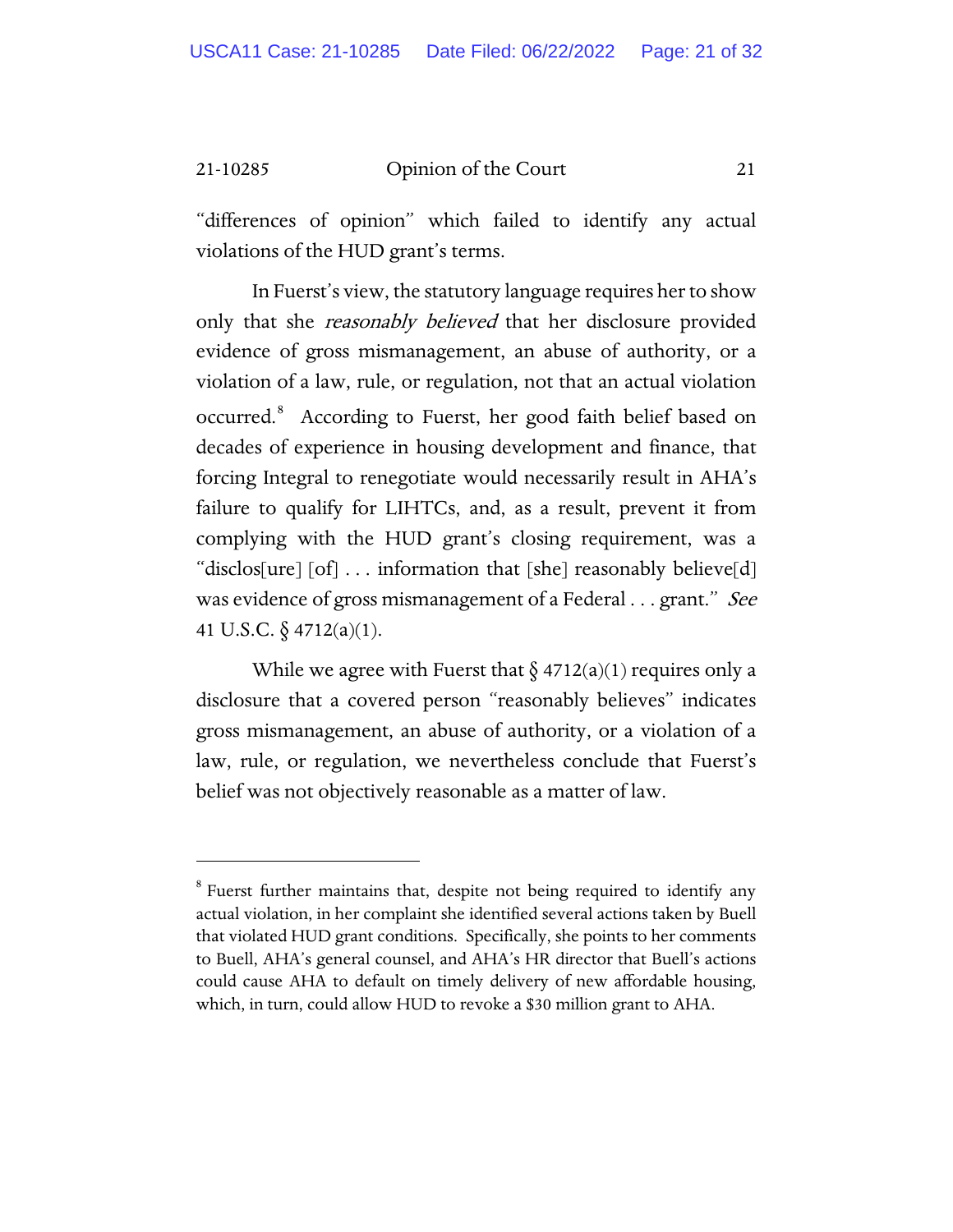Starting, as always, with the plain text of the statute,  $\S$  4712 protects disclosures of "information that the employee reasonably believes is evidence of gross mismanagement of a Federal contract or grant." 41 U.S.C.  $\S$  4712(a)(1). Although, as noted by the district court, reporting an actual rule violation could establish a reasonable belief under  $\S$  4712(a)(1), the statutory language clearly does not require Fuerst, or any plaintiff, to prove that one occurred. Instead, Fuerst only needs to show that she had (1) a reasonable belief that the information she disclosed (2) was evidence of gross mismanagement.

Hence, to ascertain whether Fuerst was entitled to  $\S$  4712's protection, we must first determine the meaning of "reasonable belief," "gross mismanagement," and a "reasonable belief of gross mismanagement"—terms not defined by the statute. To that end, we note that  $\S 4712(a)(1)$  mirrors the text of another federal whistleblower law's anti-retaliation provision—5 U.S.C.  $\S$  2302(b)(8) of the Whistleblower Protection Act of 1989 ("WPA"), 5 U.S.C. § 1201, et seq., Pub. L. 101-12, and caselaw interpreting the WPA provides analytical guidance.

Section 2302(b)(8) of the WPA prohibits federal agencies from retaliating against employees for disclosing wrongdoing. According to its text, a federal employer may not:

take or fail to take, or threaten to take or fail to take, a personnel action with respect to any employee or applicant for employment because of . . . any disclosure of information . . . which the employee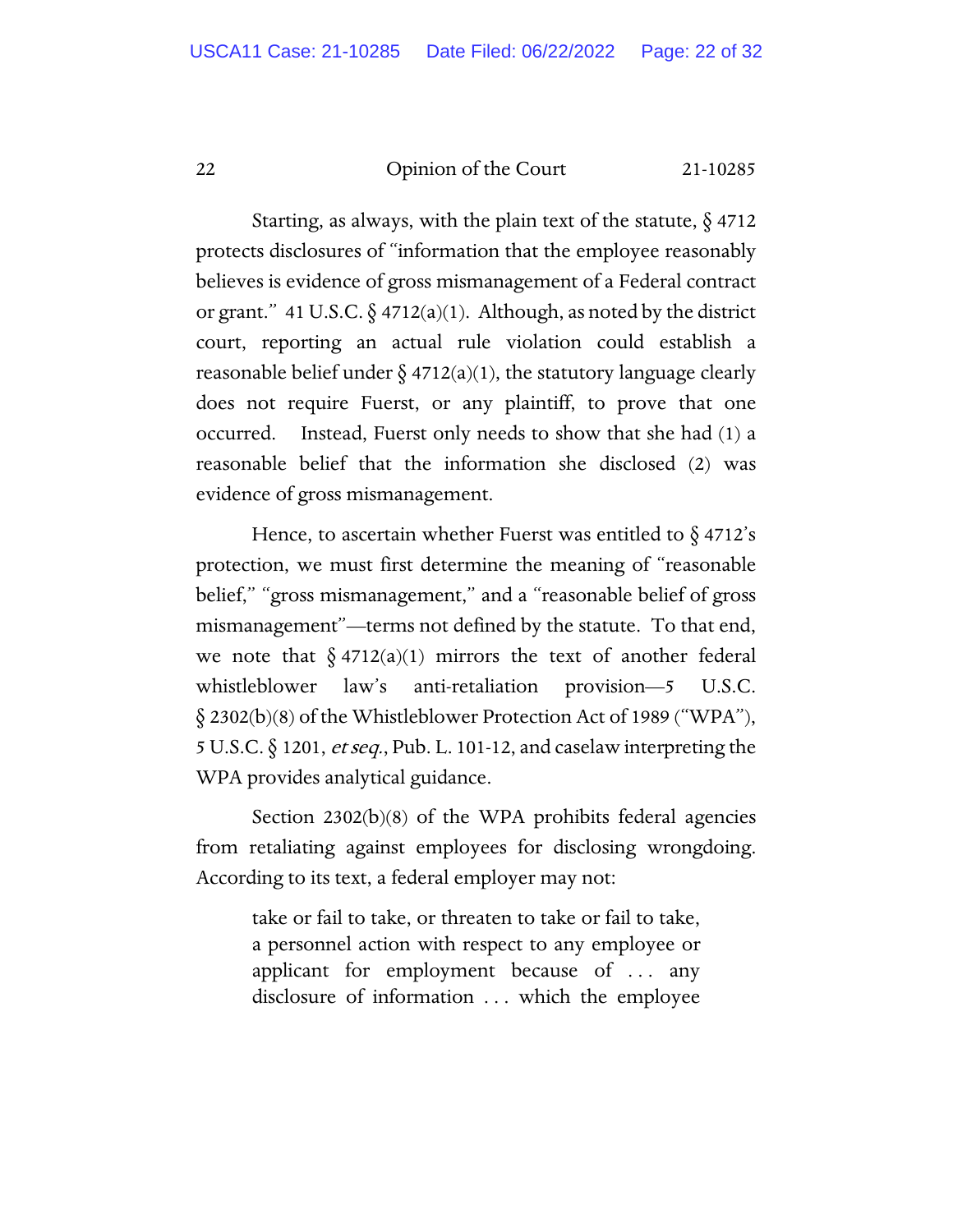reasonably believes evidences – any violation of any law, rule, or regulation or . . . gross mismanagement, a gross waste of funds, an abuse of authority, or a substantial and specific danger to public health or safety . . . .

5 U.S.C. § 2302(b)(8) (emphasis added).[9](#page-22-0)

The Federal Circuit defined a "reasonable belief," and later a "reasonable belief" of "gross mismanagement," as used in  $§$  2302(b)(8) of the WPA in two cases, *Lachance v. White* and

[M]ay not be discharged, demoted, or otherwise discriminated against as a reprisal for disclosing . . . information that the employee *reasonably believes is evidence* of gross mismanagement . . . a gross waste of Federal funds, an abuse of authority . . . a substantial and specific danger to public health or safety, or a violation of a law, rule, or regulation . . .

41 U.S.C. § 4712(a)(1) (emphasis added).

.

Accordingly, because  $\S 4712(a)(1)$  of the NDAA and  $\S 2302(b)(8)$  of the WPA both deal with whistleblower protections relating to the misuse of federal funds, we interpret them together. See United States v. Tigua, 963 F.3d 1138, 1143 (11th Cir. 2020) (quoting Scalia & Garner, Reading Law § 39, at 252) ("Statutes *in pari materia* are to be interpreted together, as though they were one law"); Gallardo by and through Vassallo v. Dudek, 963 F.3d 1167, 1178 n.15 (11th Cir. 2020).

<span id="page-22-0"></span><sup>9</sup> Meanwhile, Congress extended substantially similar whistleblower protections to certain non-federal employees through the NDAA, § 4712. Again, that statute, in relevant part, provides that any covered employee: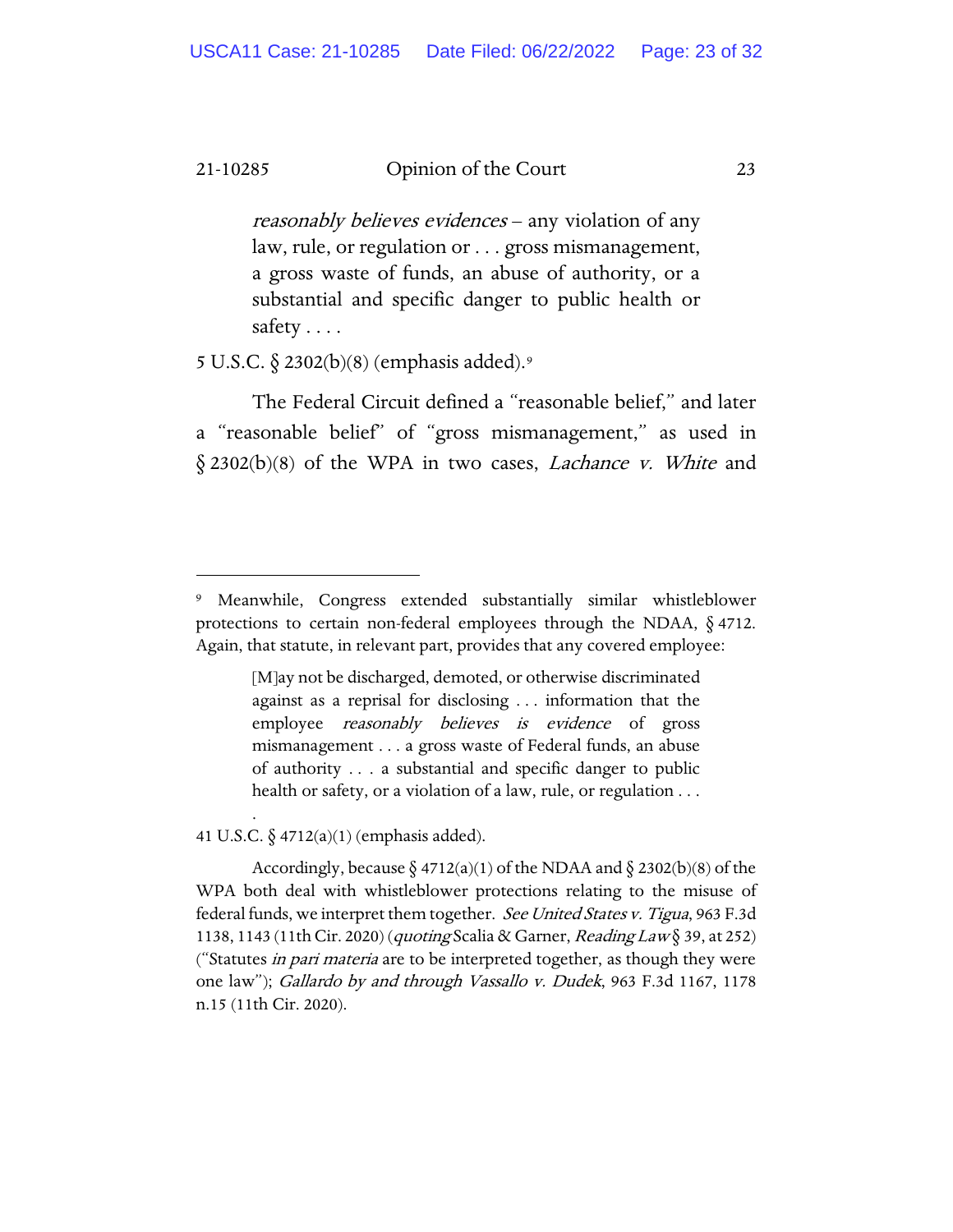White v. Dep't of Air Force.<sup>[10](#page-23-0)</sup> First, in Lachance v. White, canvassing the meaning of a "reasonable belief" in other legal contexts, the Federal Circuit concluded that:

 $[T]$ he proper test is ... [whether] a disinterested observer with knowledge of the essential facts known to and readily ascertainable by the employee reasonably conclude that the actions of the government evidence gross mismanagement? A purely subjective perspective of an employee is not sufficient even if shared by other employees.

174 F.3d 1378, 1381 (Fed. Cir. 1999) ("White I"). And, as the Federal Circuit later clarified, again in the  $\S 2302(b)(8)$  context, "debatable differences of opinion concerning policy matters are not protected disclosures." White v. Dep't of Air Force, 391 F.3d 1377, 1382 (Fed. Cir. 2004) ("*White II*"). "Rather, . . . to constitute 'gross mismanagement,' an employee must disclose such serious errors ... that a conclusion ... [of] err[or] is not debatable among reasonable people." Id.

<span id="page-23-0"></span><sup>&</sup>lt;sup>10</sup> It is possible that we have never interpreted this statutory language because, in 1982, seven years before Congress first enacted the WPA, it vested exclusive appellate jurisdiction over most whistleblower complaints in the Federal Circuit, where it remained until 2012. See 5 U.S.C.  $\S$  7703(b) (1982), Pub. L. 97-164; 5 U.S.C. § 7703(b) (2012), Pub. L. 112-199. See also Kelliher v. Veneman, 313 F.3d 1270, 1274 (11th Cir. 2002) (explaining that, during that time period, the Eleventh Circuit had jurisdiction only over petitions of "mixed" cases involving whistleblower and discrimination claims).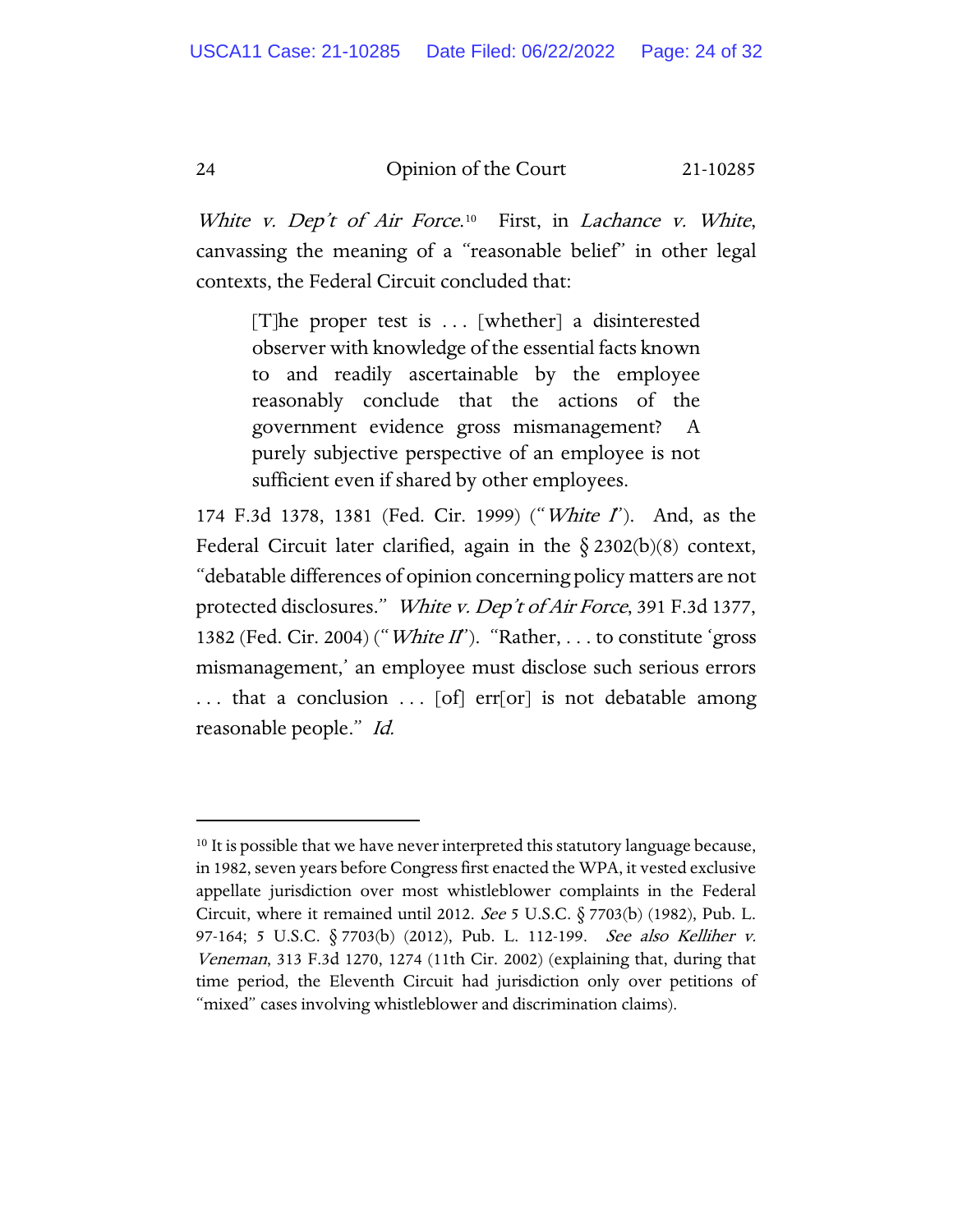We agree with the Federal Circuit's analysis. And, given the similarity between  $\delta$  4712(a)(1)'s language and  $\delta$  2302(b)(8), we adopt the Federal Circuit's interpretation of "reasonable belief" and a "reasonable belief" of "gross mismanagement" for  $\S$  4712(a)(1) purposes. See Tigua, 963 F.3d at 1143; Dudek, 963 F.3d at 1178 n.15.

Accordingly,  $\S$  4712(a) requires that an eligible person "reasonably believe[]" that her disclosure evidences gross mismanagement. *See* 41 U.S.C.  $\delta$  4712(a)(1). Likewise, by protecting disclosures pertaining to "gross mismanagement," rather than ordinary mismanagement, Congress limited whistleblower protection to disclosures about particularly egregious conduct, not run-of-the-mill policy disputes between managers and employees. See "Gross," "Mismanage[ment]," Webster's New World College Dictionary, 640, 935 (5th ed. 2014) (defining "gross" as "glaring; flagrant; very bad," and "mismanage" as "to manage or administer badly or dishonestly"); White II, 391 F.3d at 1382 ("[D]ebatable differences of opinion concerning policy matters are not protected disclosures."). In sum, section 4712(a) thus asks whether an employee has an objectively reasonable belief that the disclosed information evidenced "such serious errors . . . that a conclusion  $\ldots$  [of] err[or] is not debatable among"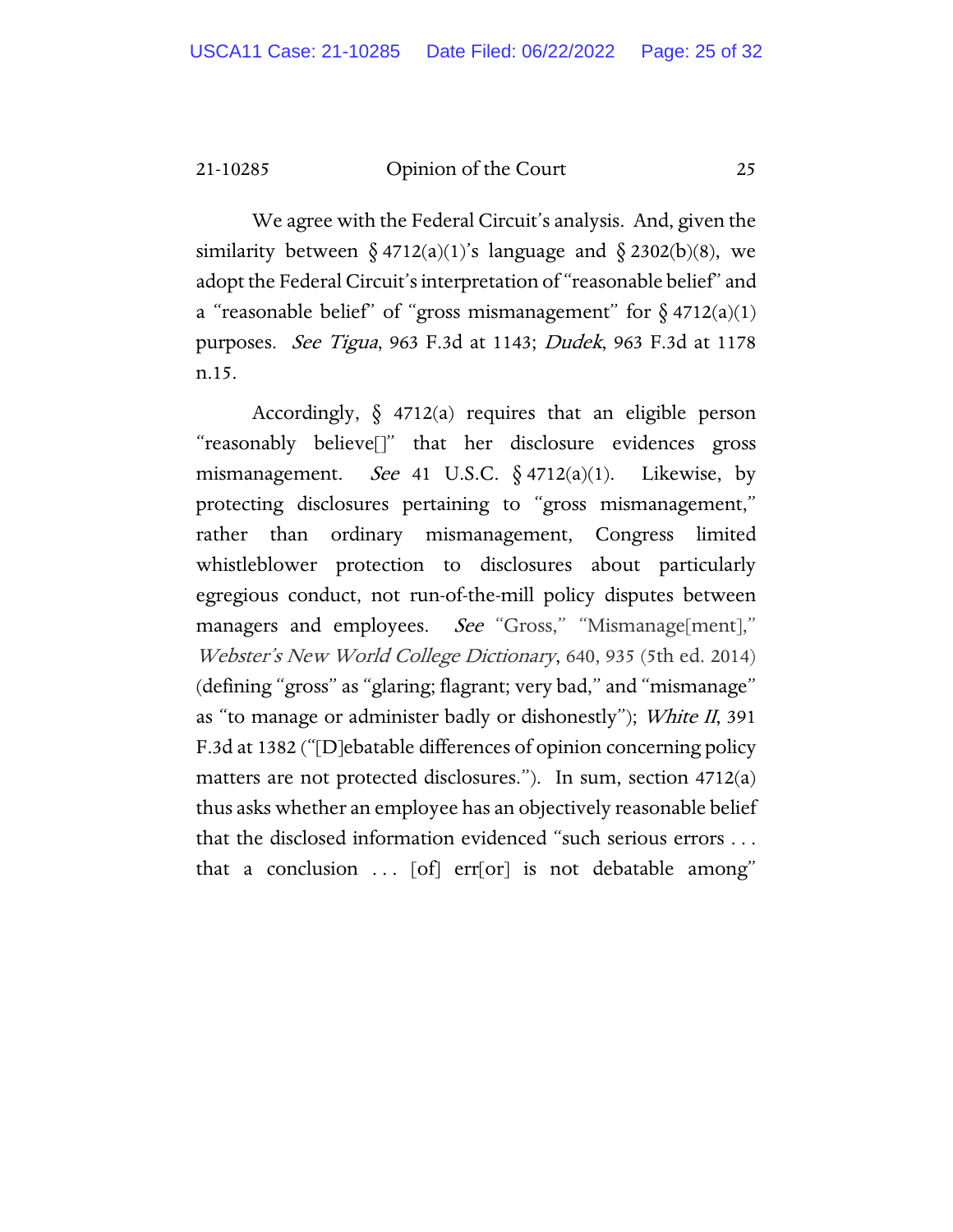objectively reasonable persons with knowledge of the essential facts. [11](#page-25-0) White II, 391 F.3d at 1382.

Applying this clear articulation of  $\delta$  4712's "gross" mismanagement" prong and "reasonable belief" standard to Fuerst's complaint, we hold that Fuerst failed to establish a reasonable belief that her disclosure evidenced gross mismanagement. Fuerst is correct that the district court did not explicitly analyze whether her belief was reasonable. Instead, the district court proceeded to apply the Federal Circuit's "gross mismanagement" test and found that Fuerst's allegations failed to satisfy it. [Doc. 48 at 17] Though this may seem like putting the cart before the horse, it was not erroneous. After all, to "reasonably believe[]" that her disclosure evidenced gross mismanagement, Fuerst needed to interpret "gross

<span id="page-25-0"></span> $11$  Fuerst argues that the district court improperly required her to show proof that other employees contemporaneously agreed with her position. It did not. Regardless, the subjective views of other employees would not matter. Hence, we agree with the Federal Circuit that "[a] purely subjective perspective of an employee is not sufficient even if shared by other employees." White I, 174 F.3d at 1381. By the same token, we clarify that district courts should not treat evidence that other employees disagreed with a whistleblower as establishing that an objectively reasonable person would not reach the whistleblower's conclusion. Especially in a retaliation context, carrying with it the implied threat of reprisal, a colleague's disagreement may simply reflect a desire for self-preservation. We do not consider whether agreement or disagreement by an employee owing legal duties to a corporation, e.g., corporate counsel, rather than management, has probative value in an NDAA retaliation suit.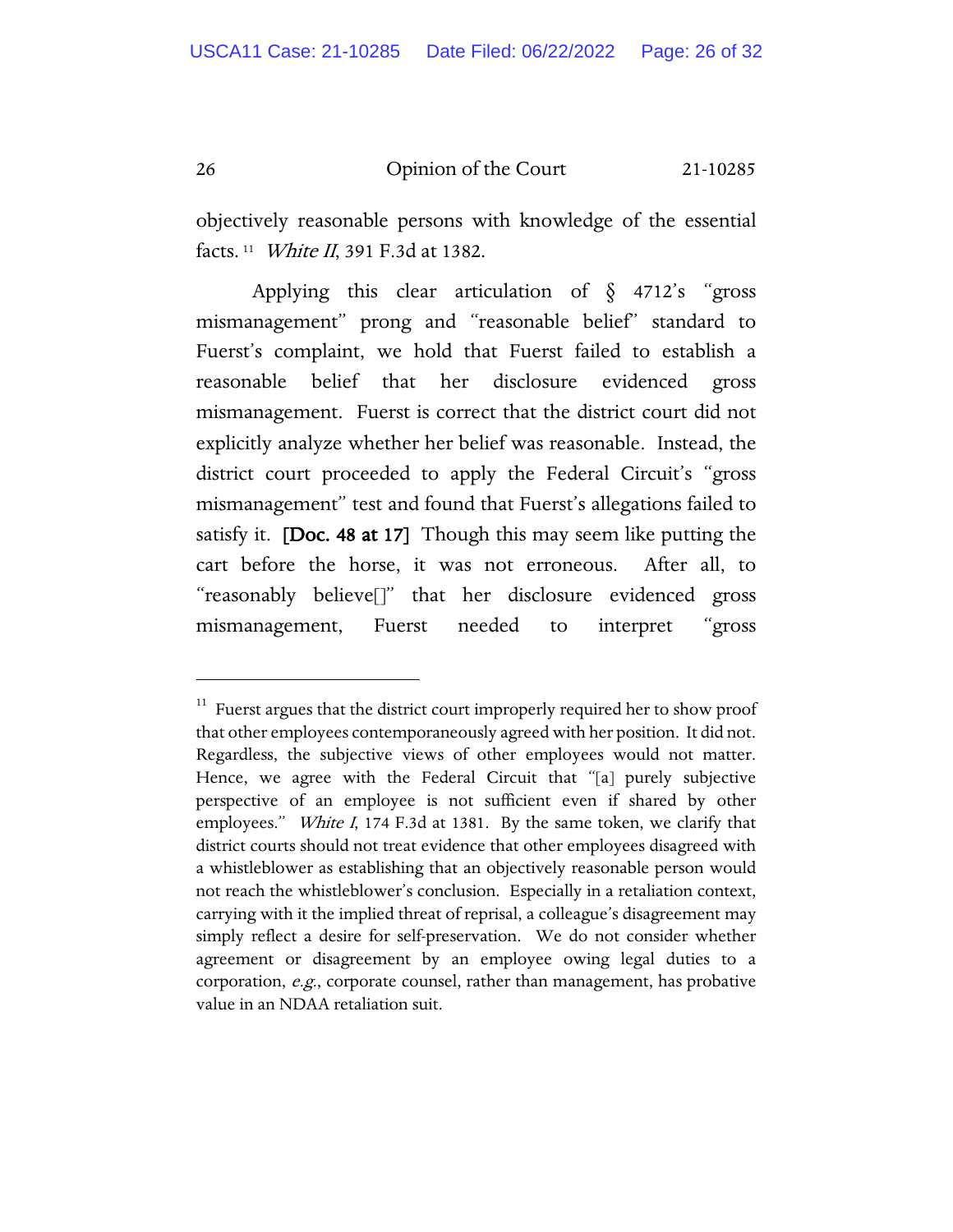mismanagement" correctly. Clearly, Fuerst disagreed with Buell about how to deploy federal grant funds. But to obtain protection under  $\S$  4712, she needed to demonstrate that she reasonably believed that she disclosed evidence of "gross mismanagement." This requirement means that Fuerst must show that a "disinterested observer with knowledge of the essential facts known to and readily ascertainable by [Fuerst] [would] reasonably conclude that the actions of . . . [Buell] evidence" violations flagrant enough to obviate disagreement. See White I, 174 F.3d at 1381.

Returning to Fuerst's complaint, she generally alleged that Buell's plan to force Integral to renegotiate its agreement with AHA by refusing to close would threaten AHA's ability to qualify for LIHTCs, which, in turn, would prevent it from closing on or before March 28, 2017, the date specified in the HUD grant agreement. But, at the time, Buell's plan was just that—a plan. Fuerst did not allege that Buell could unilaterally force AHA to take action with respect to its agreements with Integral, or that the other members of the IC were on board. Instead, Fuerst, allegedly familiar with the IC's role, challenged the course of action for which Buell sought IC approval. Because the challenged action was not final, and Fuerst knew that the decision was not final, in turn, she necessarily knew that her disclosure was premature, too.

Moreover, at least at the time that Fuerst made her disclosures, she simply could not know how Integral would ultimately respond: Fuerst was not even fired until March 10, 2017, weeks before the closing deadline mandated by the HUD grant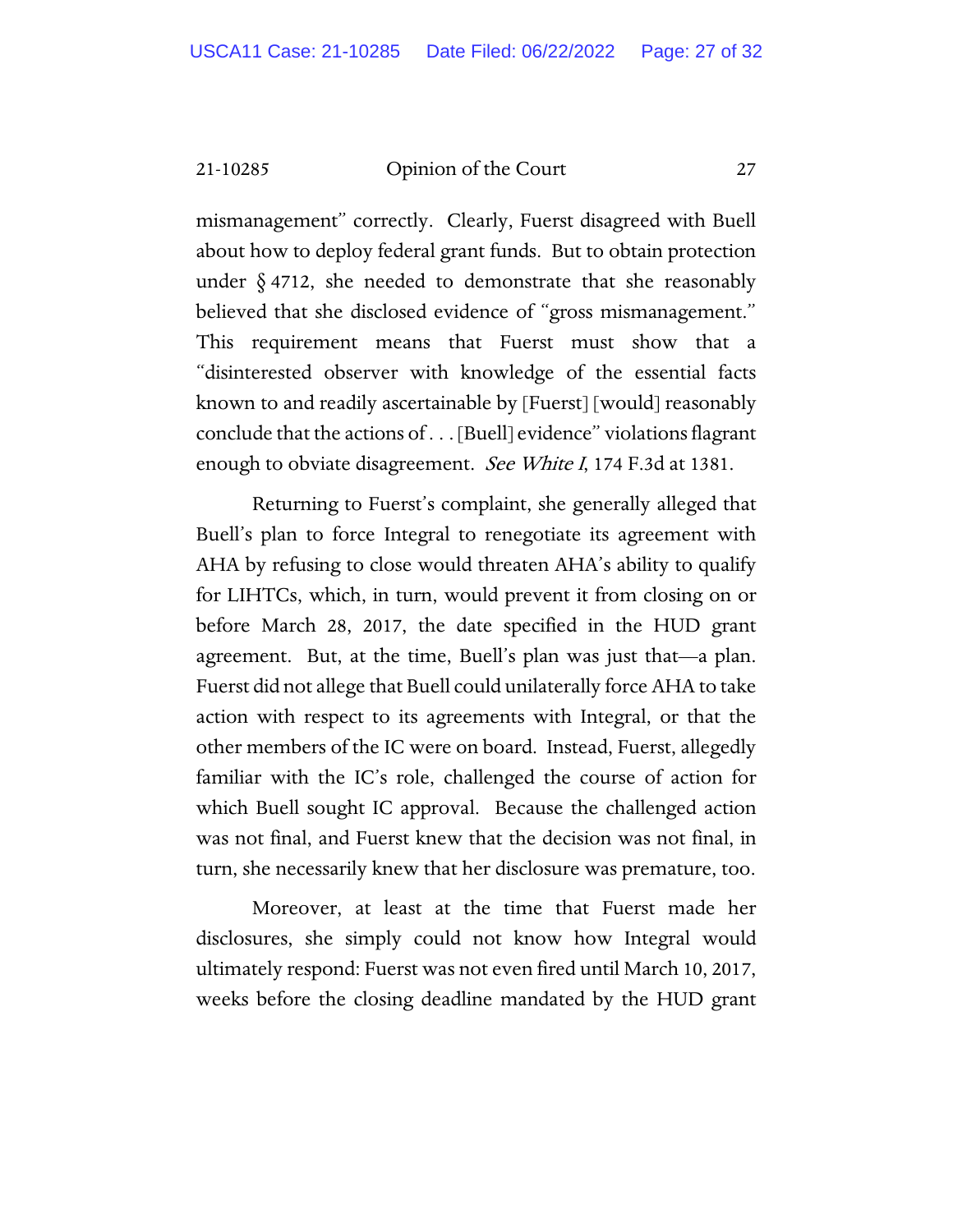agreement. Hence, she could not know whether AHA would refuse to close on its agreements with Integral, let alone that, in response to AHA's sudden obstinance, Integral would ultimately walk away rather than renegotiate. Indeed, even if Integral refused to renegotiate at first, it had ample time to change its mind. Thus, even if Buell and the IC followed through, those hardball tactics could just as easily have led to AHA and Integral reaching an accord prior to the LIHTC deadlines. In that event, timely closings for the LIHTCs would completely ameliorate any perceived risk to the HUD grant funds.

Meanwhile, Fuerst does not even attempt to show how the mere act of renegotiating with Integral, without missing deadlines and thereby jeopardizing LIHTCs or the HUD grant, would lead to a "conclusion . . . [of] err[or] [that] is not debatable among" objectively reasonable persons with knowledge of the essential facts. White II, 391 F.3d at 1382. In fact, in her complaint, Fuerst concedes that "there was no harm in seeking to renegotiate a deal." We agree: at the point of Fuerst's disclosure, Buell's negotiation tactic simply had not yet matured into anything resembling "gross mismanagement."

Section 4712 protects whistleblowers who reasonably believe that they are reporting evidence of gross mismanagement. But  $\S$  4712 does not permit an employee to blow the whistle *before* the foul. Fuerst fell short of establishing a reasonable belief that her disclosure evidenced gross mismanagement, or, really,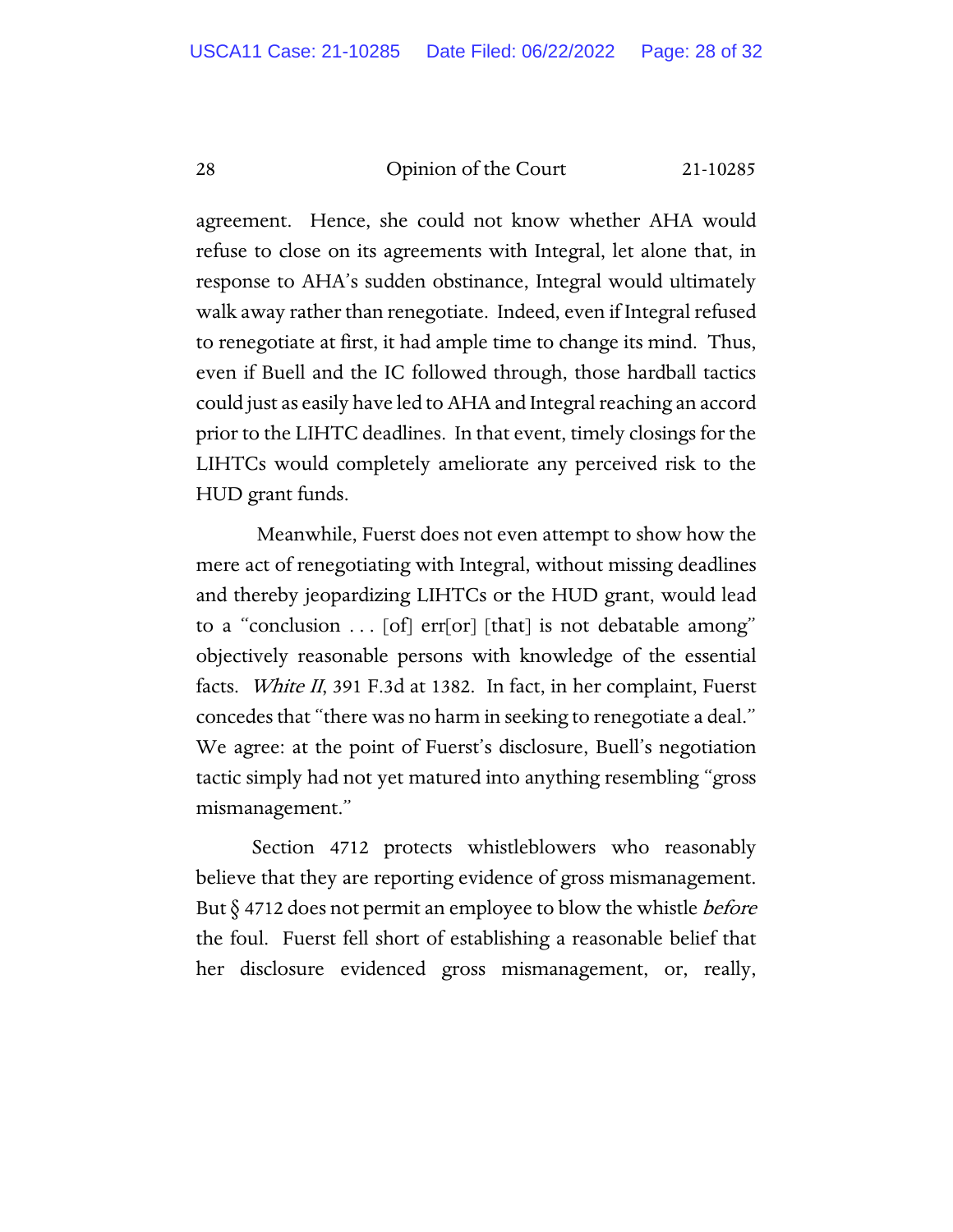anything more than a dispute with her boss about negotiation tactics.

# D. Abuse of Authority

In addition to asserting that Buell's actions constituted "gross mismanagement," Fuerst also insisted that they amounted to an abuse of authority pursuant to  $\S$  4712, defined as "an arbitrary and capricious exercise of authority that is inconsistent with the mission of the executive agency concerned or the successful performance of a contract or grant of such agency." 41 U.S.C.  $4712(g)$ . The district court, however, failed to consider whether Fuerst's complaint could survive a motion to dismiss under this prong of the statute.

Federal Rule of Civil Procedure 8(a) provides the standards for most civil complaints in federal court. Fed. R. Civ. P. 8. Rule 8(a)(2) requires that a plaintiff provide the court and opposing party with "a short and plain statement of the claim showing that the pleader is entitled to relief." Fed. R. Civ. P. 8(a)(2). "Each allegation must be simple, concise, and direct," but "[n]o technical form is required." Fed. R. Civ. P.  $8(d)(1)$ . Rule 8 "does not require 'detailed factual allegations,' but it demands more than an unadorned, the-defendant-unlawfully-harmed-me accusation." Chapparo v. Carnival Corp., 693 F.3d 1337, 1335 (11th Cir. 2012) (quoting Ashcroft v. Iqbal, 556 U.S. 662, 678 (2009)). Accordingly, where a plaintiff has pleaded "facts sufficient to show that her claim has substantive plausibility," the federal rules "do not countenance dismissal of a complaint for imperfect statement of the legal theory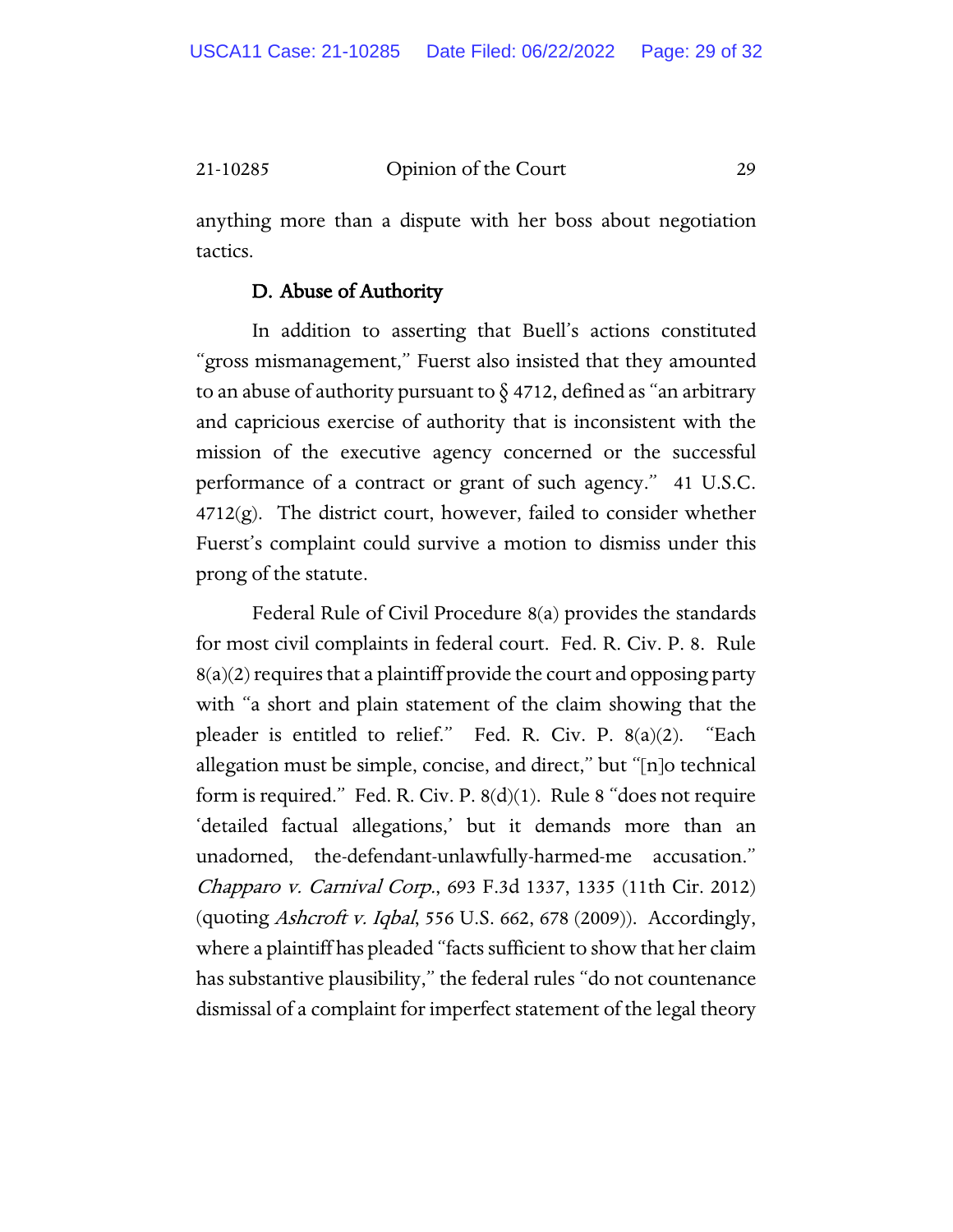supporting the claim asserted." *Johnson v. City of Shelby*, 574 U.S. 10, 11 (2014) (per curiam) (quotations omitted). See also Marsteller for Use and Benefit of United States v. Tilton, 880 F.3d 1302, 1314 n.23 (11th Cir. 2018).

Fuerst's complaint, which explicitly referred to Buell and AHA's actions as "an abuse of authority"—and even described them as "arbitrary and capricious" and "inconsistent with AHA's successful performance under HUD grant agreements"—satisfied Rule  $8(a)(2)$ . Hence, the district court's omission of that claim in its ruling on AHA's motion to dismiss, without explanation, was clearly erroneous.

But we may affirm the district court's judgment on any ground within the record. See Jackson v. Bank of Am., N.A., 898 F.3d 1348, 1356 (11th Cir. 2018). To that end, we hold that Fuerst failed to establish that she had a reasonable belief that Buell's actions constituted an "abuse of authority" for the same reasons that Fuerst cannot establish a reasonable belief that her disclosure evidenced "gross mismanagement." Remember, Fuerst's assumption that Integral would refuse to acquiesce to any of Buell's new terms is, itself, a key component of Fuerst's claim that renegotiation would prevent the parties from closing on their LIHTCs in compliance with the HUD grant requirements. But, at the time of her disclosure, Fuerst was an attorney, not a fortune teller. Hence, because Fuerst cannot demonstrate how Buell's proposed renegotiation tactic, independent of Integral's prospective actions, would be "inconsistent" with AHA's mission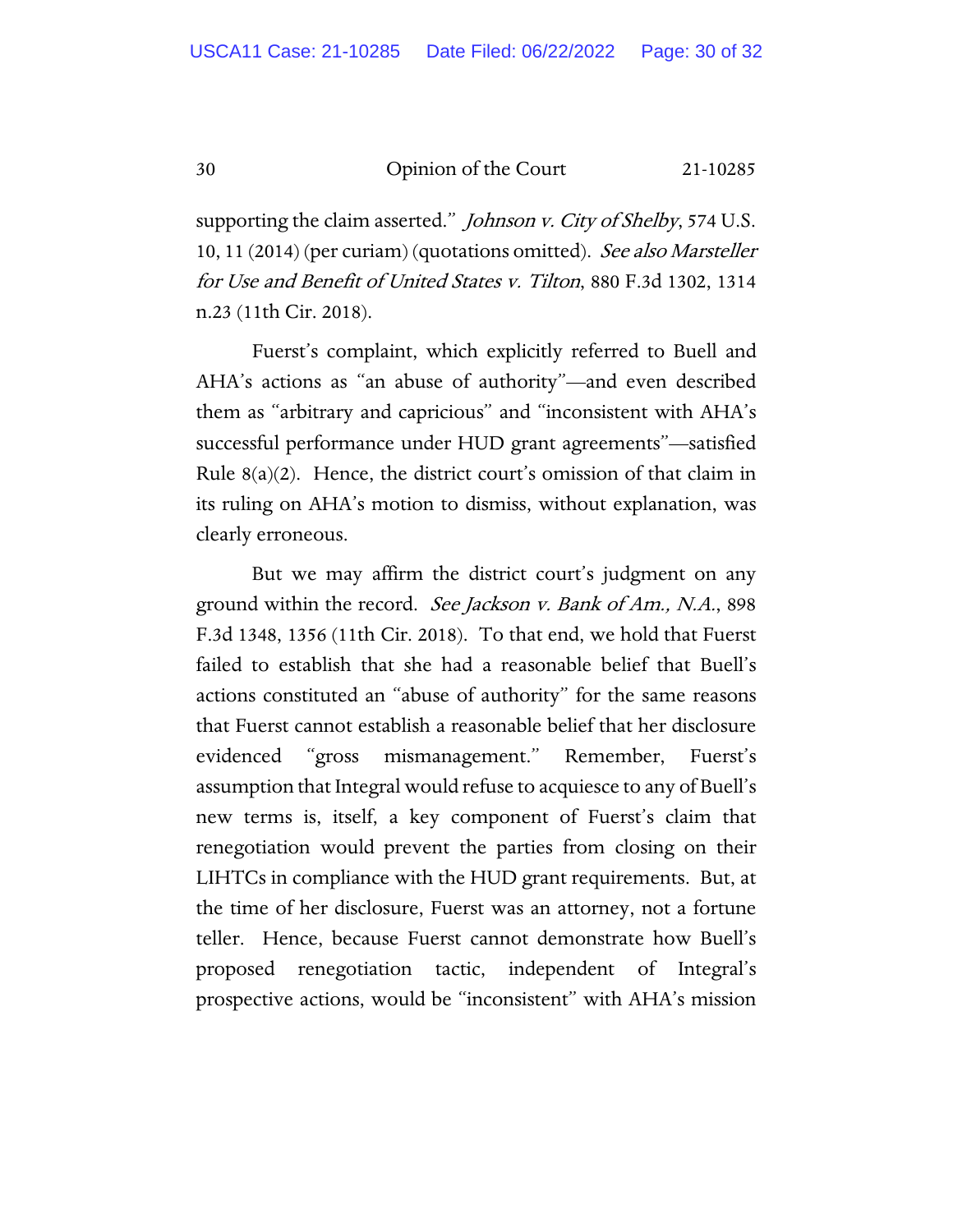of providing affordable housing. In effect, by failing to plead more than mere speculation that Buell's actions *could* result in a parade of horribles, Fuerst's claim also fails. Accordingly, we affirm the district court's dismissal of Fuerst's complaint.

#### E. Violation of Law, Rule, or Regulation

Although Fuerst admits that she never pleaded that her disclosures constituted evidence of a "violation of law, rule, or regulation" in proceedings below, she maintains that, due to the lenient Rule 8 pleading standards, the district court should have asked whether she "reasonably believe[d]" her disclosures were "evidence of . . . a violation of [a] law, rule, or regulation related to a Federal . . . grant," nevertheless. 41 U.S.C.  $\delta$  4712(a)(1). As noted earlier, the district court concluded its analysis at "gross mismanagement," instead.

Without question, in her initial complaint, Fuerst asserted a "violation of [a] law, rule, or regulation" claim: she warned the IC members that without a timely closing, Integral and AHA would lose their LIHTCs, and potentially be barred from applying for them in the future, which, in turn, could threaten AHA's HUD grant. But Fuerst failed to establish a reasonable belief of a "violation of a law, rule, or regulation" in relation to a federal grant for the same reasons that doom her "gross mismanagement" and "abuse of authority" claims: she neglected to proffer any evidence establishing that, as a result of Buell's actions or otherwise, AHA violated any law, rule, or regulation. Consequently, we affirm the district court's dismissal of Fuerst's complaint.